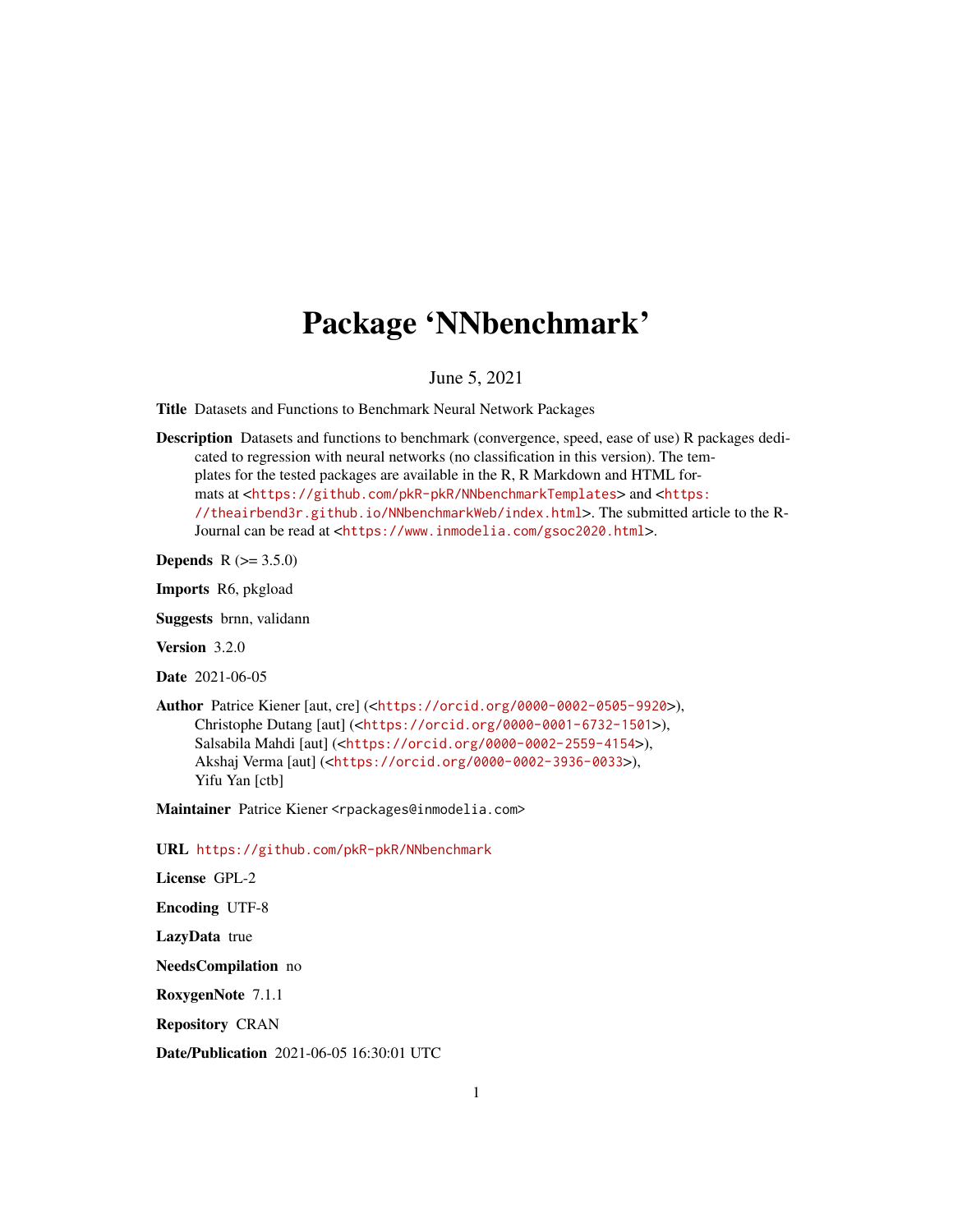# <span id="page-1-0"></span>R topics documented:

|       |         | $\overline{2}$ |
|-------|---------|----------------|
|       |         | 3              |
|       |         | $\overline{4}$ |
|       | cc      | $\overline{4}$ |
|       |         | 5              |
|       |         | 6              |
|       |         | $\overline{7}$ |
|       | ht      | 8              |
|       |         | 9              |
|       |         | 10             |
|       |         | 10             |
|       | mRef153 | <b>11</b>      |
|       |         | -11            |
|       |         | <sup>12</sup>  |
|       |         | 13             |
|       |         | 13             |
|       |         | 14             |
|       |         | <b>17</b>      |
|       |         | -18            |
|       |         | 20             |
|       |         | 24             |
|       |         | 25             |
|       |         | 25             |
|       |         | 26             |
|       |         | 26             |
|       |         | 27             |
|       |         | 27             |
|       |         | 28             |
|       |         | 28             |
| Index |         | 29             |

NNbenchmark-package *Package NNbenchmark*

# Description

Datasets and functions to benchmark (convergence, speed, ease of use) R packages dedicated to regression with neural networks (no classification in this version). The templates for the tested packages are available at <https://github.com/pkR-pkR/NNbenchmarkTemplates> and <https://theairbend3r.github.io/NNbenchm The submitted article to the R-Journal can be read at <https://www.inmodelia.com/gsoc2020.html>.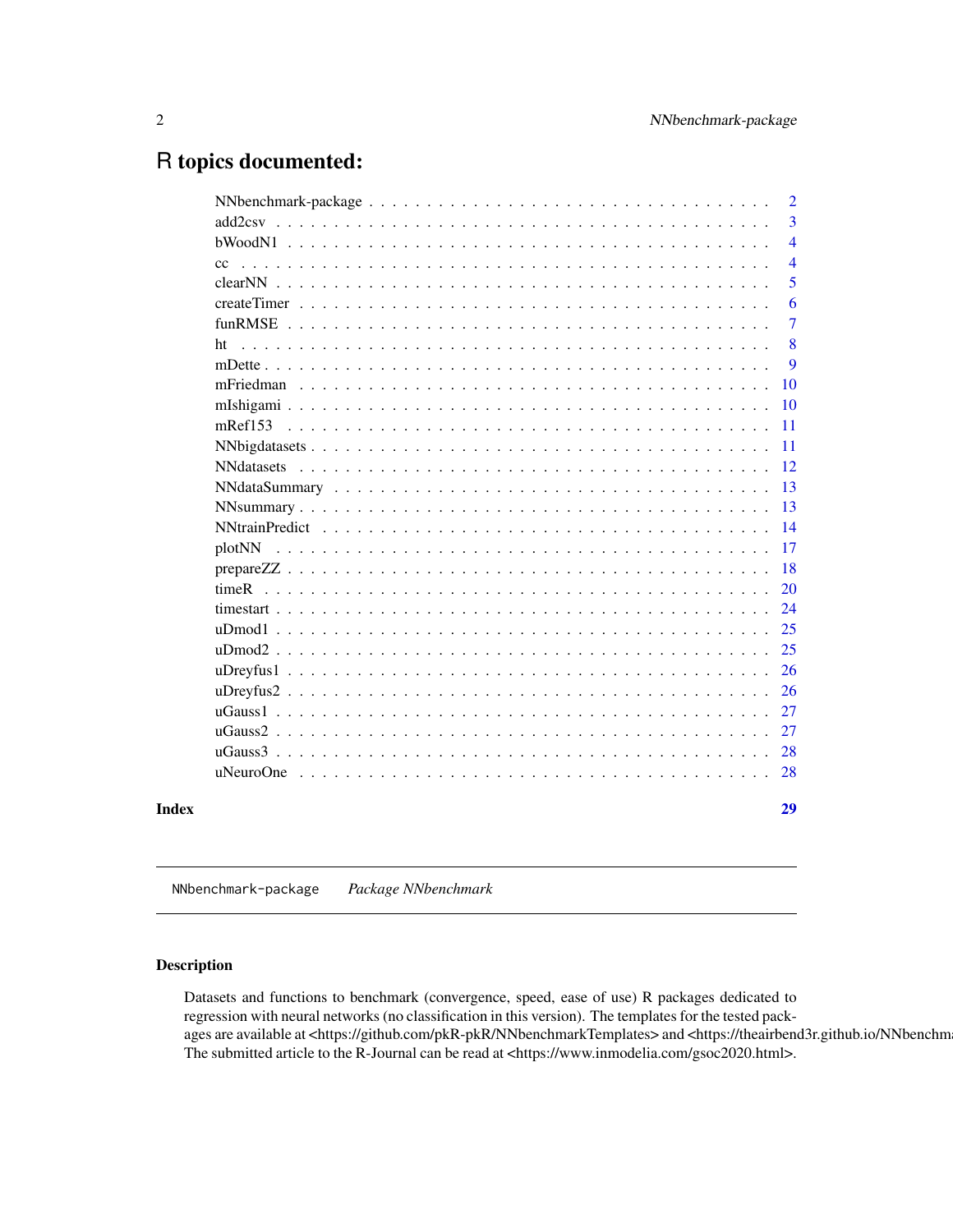#### <span id="page-2-0"></span>add2csv 3

# Examples

```
ds <- grep("^[m,u]", ls("package:NNbenchmark"), value = TRUE); ds
t(sapply(ds, function(x) dim(get(x))))
NNdataSummary(NNdatasets)
plot(uGauss2)
pairs(mIshigami)
ht(NNdatasets, n = 2, 1 = 6)
```
add2csv *Create or Append a data.frame to a csv File*

# Description

Create or append a data.frame to a csv file. Column names are added at creation and ignored at the append steps.

# Usage

 $add2csv(x, file = "results.csv", dir = ".")$ 

#### Arguments

| X    | a data.frame or a matrix.                                                                             |
|------|-------------------------------------------------------------------------------------------------------|
| file | character. The filename.                                                                              |
| dir  | character. The directory in which the file is written. Default value "." is the<br>current directory. |

# Value

Nothing in the console. A csv file on the disk.

```
results_csv <- tempfile("results", fileext = ".csv")
x \le - data.frame(a = 1:3, b = 4:6)
add2csv(x, file = results_csv)
add2csv(x*10, file = results_csv)
add2csv(x*100, file = results_csv)
read.csv(file = results_csv)
```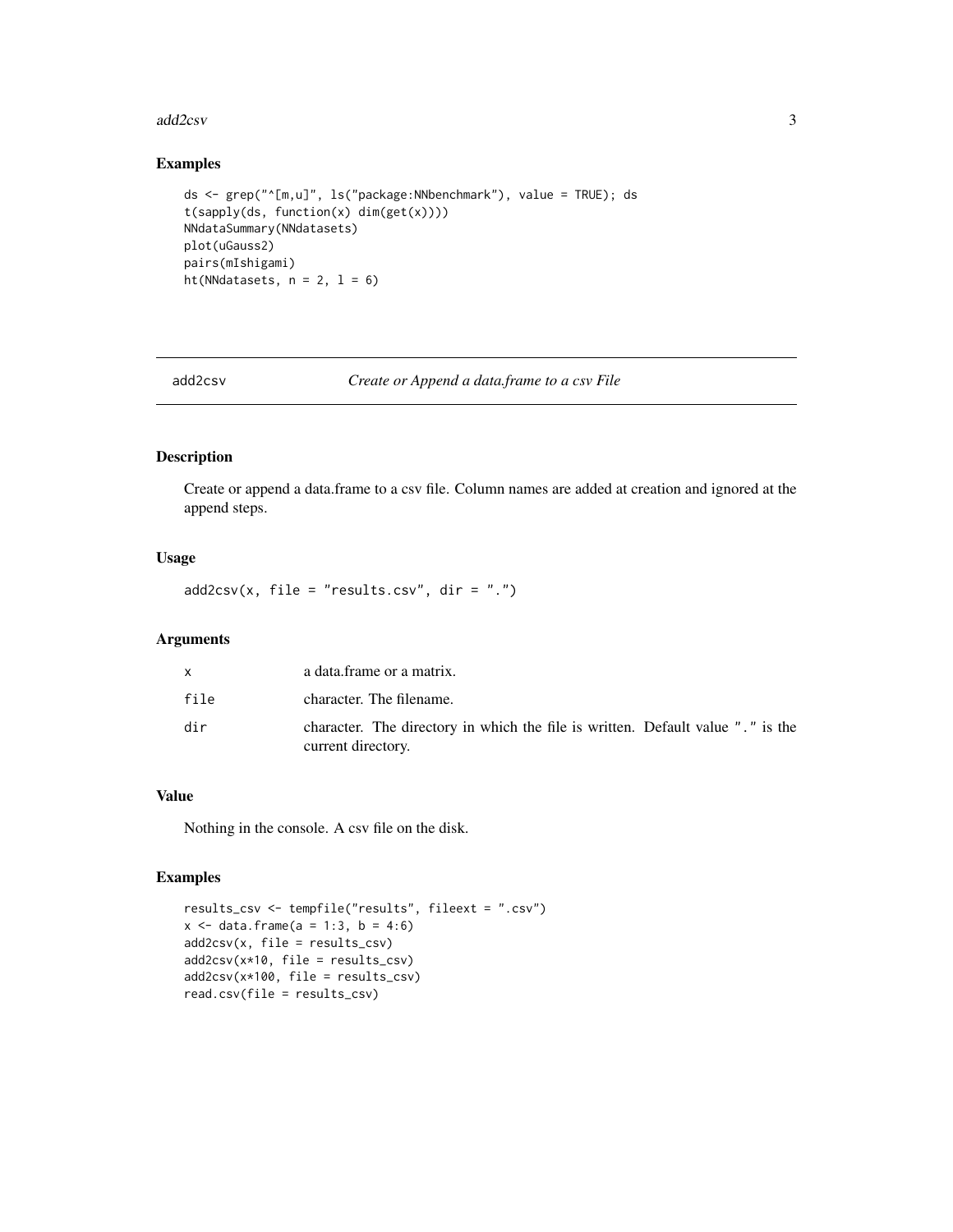<span id="page-3-0"></span>

A multivariate dataset  $(x1, x2, x3, x4, x5, x6, y)$  of class data.frame and dim 20000 x 7 to be fitted by a neural network with 5 hidden neurons (41 parameters).

# References

Inspired by page 29 of Wood, S. N. (2011). Fast stable restricted maximum likelihood and marginal likelihood estimation of semiparametric generalized linear models. Journal of the Royal Statistical Society: Series B (Statistical Methodology), 73(1), 3-36. [https://people.bath.ac.uk/man54/](https://people.bath.ac.uk/man54/SAMBa/ITTs/ITT2/EDF/REMLWood2009.pdf) [SAMBa/ITTs/ITT2/EDF/REMLWood2009.pdf](https://people.bath.ac.uk/man54/SAMBa/ITTs/ITT2/EDF/REMLWood2009.pdf)

# Examples

ht(bWoodN1)

cc *Concatenates List and Vectors into a List*

# Description

An intermediate function between c() and list(). Combine all terms in one single list. The result can be used by do.call().

#### Usage

 $cc(char, \ldots)$ 

# Arguments

| char    | a vector of named objects, except a list.              |
|---------|--------------------------------------------------------|
| $\cdot$ | basic R objects: character, vectors, list, data.frame. |

#### Value

A list with the objects concatenated.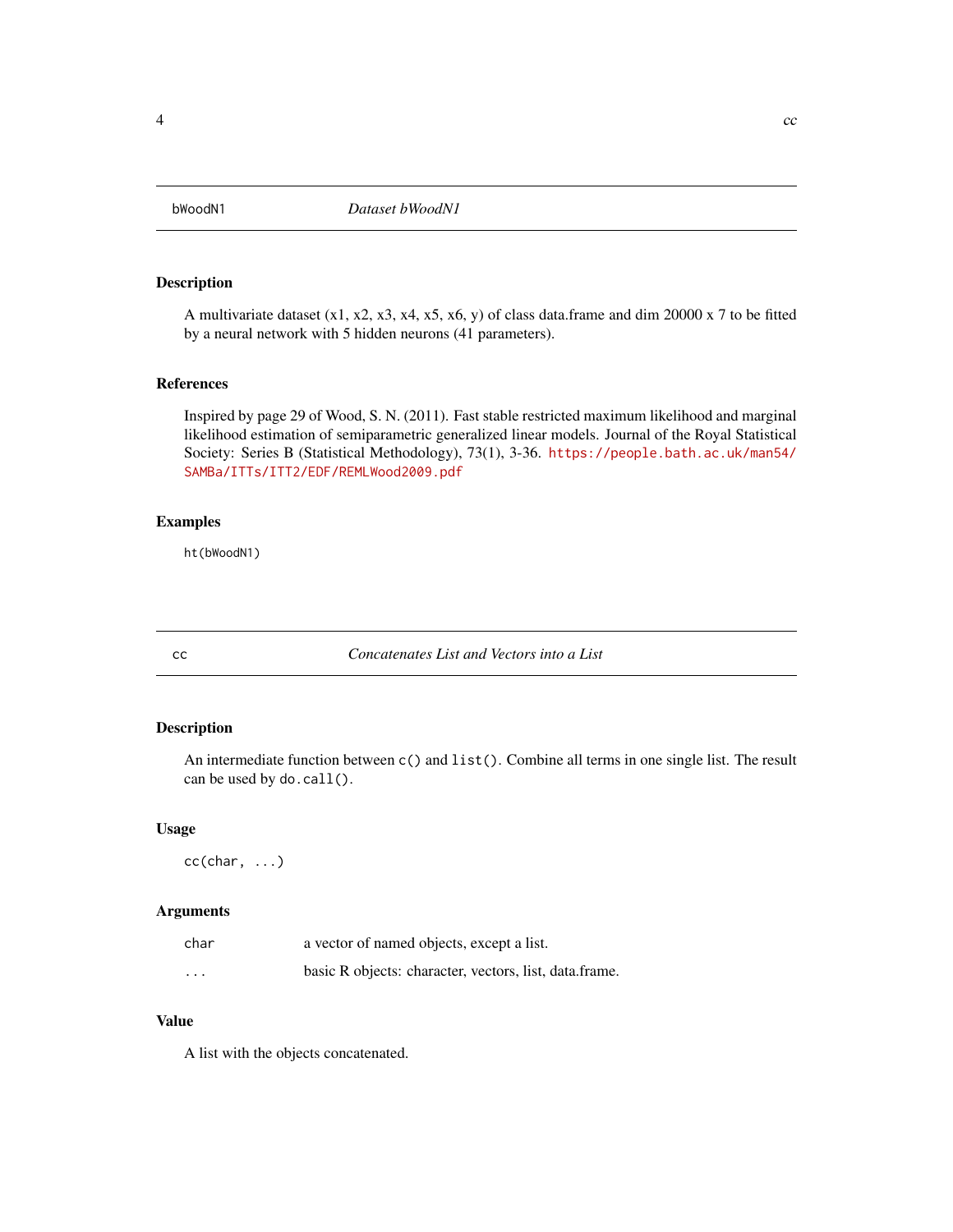#### <span id="page-4-0"></span>clearNN 5

#### Examples

```
lst \le list(yaxt = "s", side = 2, col = 1:3) ; lst
dfr <- data.frame(x = 5:9, y = 10:14); dfr
## With c(), the list is returned at its given position
c(lst, at = 7, labels = c("0", "0.5", "1"), dfr = dfr)
c(at = 7, labels = c("0", "0.5", "1"), lst, dfr = dfr)## With cc(), the unnamed list is always returned in first position
cc(lst, at = 7, labels = c("0", "0.5", "1"), dfr = dfr)
cc(at = 7, dfr = dfr, labels = c("0", "0.5", "1"), Ist)## Some similarities and differences between c() and cc()
c( 1:5, y = 2:6, col = 2, 1wd = 2)
cc(1:5, y = 2:6, col = 2, lwd = 2)
c( x = 1:5, y = 2:6, col = 2, lwd = 2)
cc(x = 1:5, y = 2:6, col = 2, lwd = 2)## Regular function and do.call()
plot(x = 1:5, y = 2:6, col = 2, lwd = 2)do.call( plot, cc(x = 1:5, y = 2:6, col = 3, lwd = 3, cex = 3))do.call("plot", cc(x = 1:5, y = 2:6, col = 4, lwd = 4, cex = 4))
```
clearNN *Detach the Loaded Packages and the ZZ object*

#### Description

clearNN detachs ZZ and the packages loaded for the evaluation. detachNN detachs ZZ.

#### Usage

clearNN(donotremove, donotdetach = NULL)

detachNN()

#### Arguments

| donotremove | a vector of characters representing objects in $ls()$ .                           |
|-------------|-----------------------------------------------------------------------------------|
| donotdetach | a vector of packages and environments that are not detached. donotdetach =        |
|             | NULL protects the packages and environments ". GlobalEnv", "package: kableExtra", |
|             | "package:dplyr","package:stringr","package:NNbenchmark","package:rmarkdown",      |
|             | "package:knitr","package:captioner","package:pkgload","package:R6",               |
|             | "tools:rstudio", "package: RWsearch", "package: pacman", "package: stats",        |
|             | "package:graphics","package:grDevices","package:utils","package:datasets",        |
|             | "package:methods", "Autoloads", "package:base".                                   |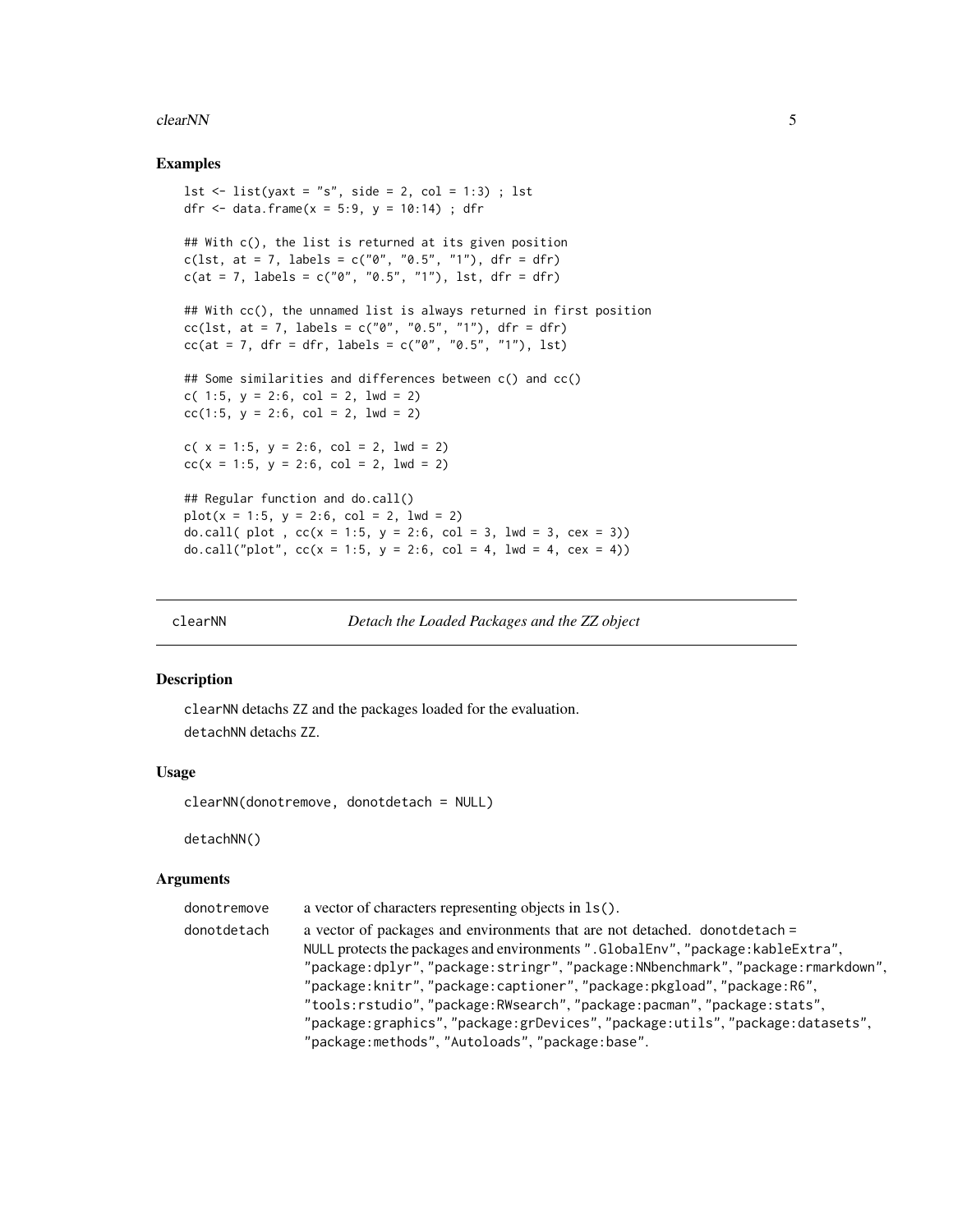<span id="page-5-1"></span><span id="page-5-0"></span>

This is a modified version of the timeR package for an internal use. Full credit is to Yifu Yan, the author of the timeR package.

createTimer creates a timer object.

getTimer returns a data frame with all records saved by the timer object. Columns in the data.frame are: event, start, end, duration, RMSE, MAE, stars, params, comment.

#### Usage

```
createTimer(verbose = TRUE)
```
getTimer(object)

# Arguments

| verbose | A parameter to control whether to print messages while using methods. Default<br>to TRUE. |
|---------|-------------------------------------------------------------------------------------------|
| object  | The name for timer object.                                                                |

#### Value

An (invisible) object of R6 class for createTimer. A data.frame for getTimer.

```
## Create a timer object. Record events. Get all records.
timeTT <- createTimer(FALSE) # print is disabled
timeTT <- createTimer() # print is enabled
timeTT$start("event1")
Sys.sleep(1)
timeTT$stop("event1", RMSE = 1, MAE = 1.3, stars = "*",
           params = "maxiter=100, lr=0.01", comment = "OK for 1",
           printmsg = TRUE)
timeTT$start("event2")
Sys.sleep(2)
timeTT$stop("event2", RMSE = 2, MAE = 2.6, stars = "**",
           params = "maxiter=1000, lr=0.001", comment = "OK for 2",
           printmsg = FALSE)
getTimer(timeTT)
```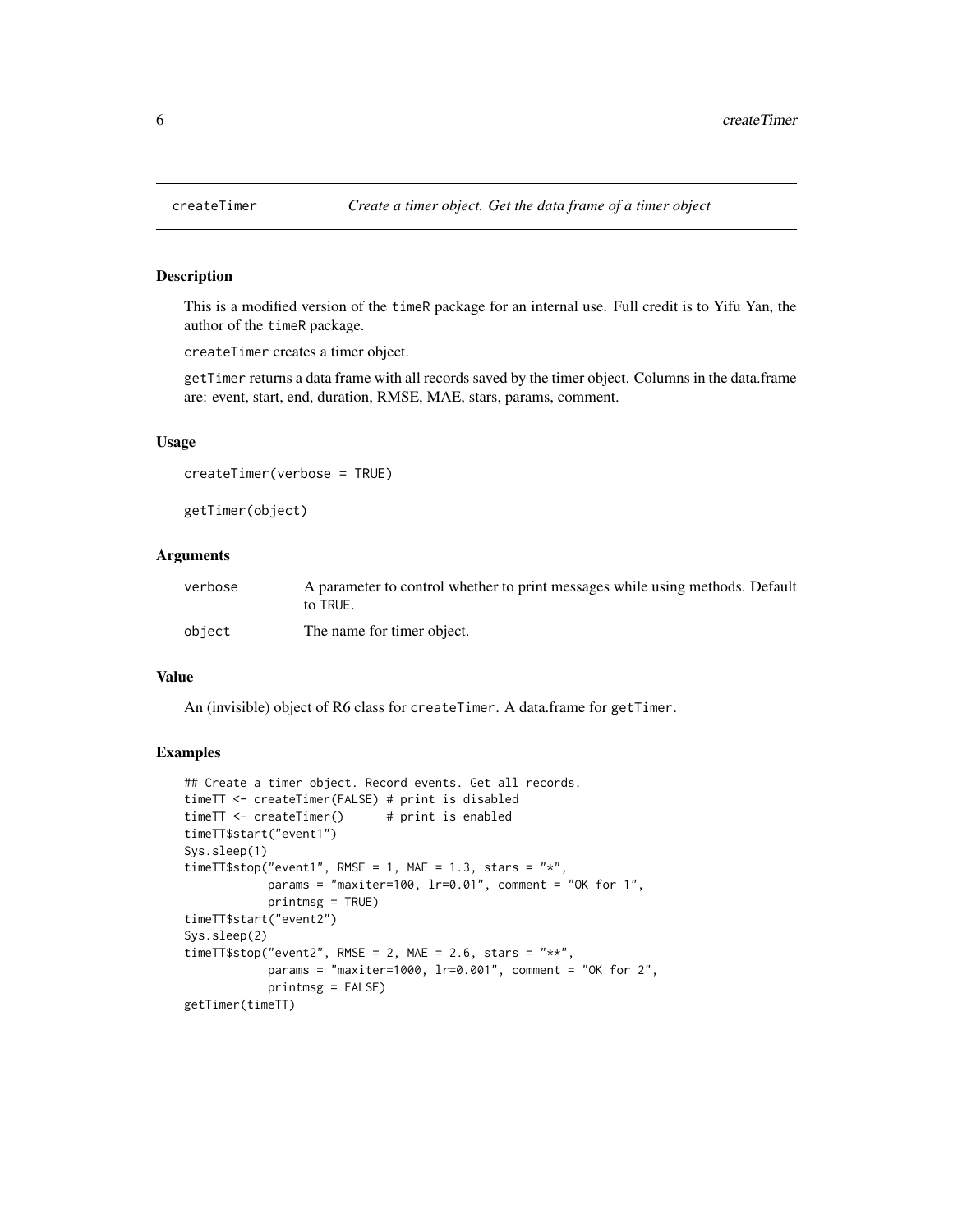<span id="page-6-1"></span><span id="page-6-0"></span>

Calculate the Root Mean Squared Error (RMSE), the Mean Squared Error (MSE), the Mean Absoluter Error (MAE), and the Worst Absolute Error (WAE). The result is rounded to 4 digits by default. Apply na.rm = TRUE

#### Usage

funRMSE(y\_pred, y0, dgts = 4) funMSE(y\_pred,  $y0$ , dgts = 4) funMAE(y\_pred,  $y0$ , dgts = 4) funWAE(y\_pred,  $y0$ , dgts = 4)

# Arguments

| y_pred | numeric vector of the predicted values        |
|--------|-----------------------------------------------|
| v0     | numeric vector of the observed values         |
| dgts   | integer value for how many digits to round to |

# Value

A numeric value, either the RMSE, MSE, MAE, or WAE.

```
y0 <- 1:19
y_pred <- y0 + rnorm(length(y0), sd = 0.3)
funRMSE(y_pred, y0)
funMSE( y_pred, y0)
funMAE( y_pred, y0)
funWAE( y_pred, y0)
```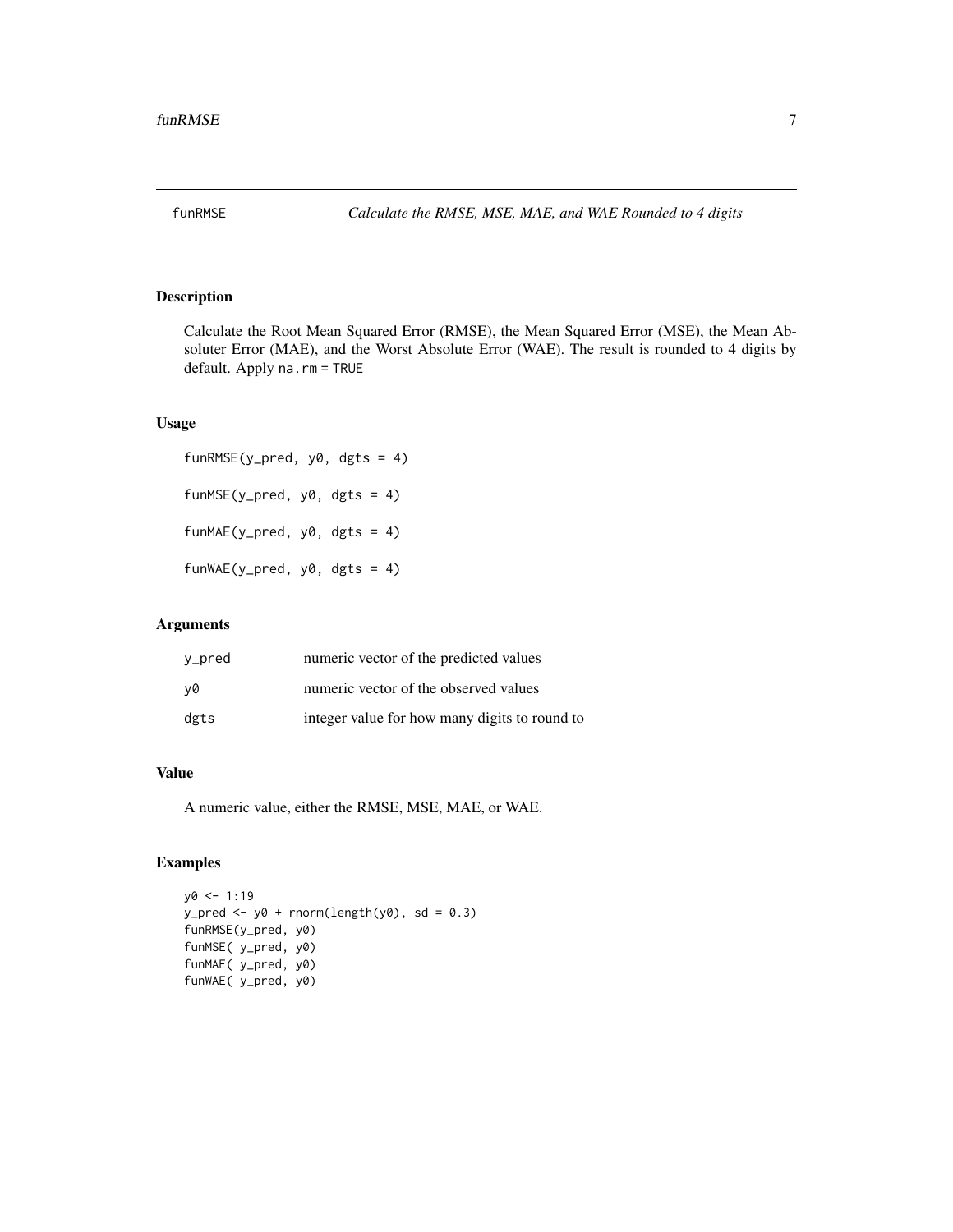<span id="page-7-0"></span>Concatenates head(n) and tail(n) rows and subset with m columns. Works also with array, list and matrix in data.frame. Keeps the data.table format (and add a timezone by default). See the matsindf package for matrix(ces) in tibble.

#### Usage

```
ht(x, n = 3, m = 4, p = 2, 1 = 2, names = TRUE, LTT = c("x", "L","N", "M", "P", "Q", "R", "S", "T"))
```

```
ht9(x, n = 3, m = 9999, p = 2, 1 = 2, names = TRUE, LTT = c("x","L", "N", "M", "P", "Q", "R", "S", "T"))
```
#### Arguments

| $\mathsf{x}$ | vector, matrix, data.frame, array or list.                          |
|--------------|---------------------------------------------------------------------|
| n.           | integer. Cut in the first dimension.                                |
| m            | integer. Cut in the second dimension.                               |
| p            | integer. Cut in the third and the next dimensions.                  |
| <b>T</b>     | integer. Cut for a list and for data. frame with matrix inside.     |
| names        | logical. Provide names and numbers for undefined dimnames.          |
|              | character. The letter used in each dimension (vector, list, array). |

# Value

An object of the same class than x but much shorter.

```
### Vector, data.frame, array
ht(1:100, names = FALSE)ht(1:100, LTT = "z")ht9(mtcars); dim(mtcars)
arr4 \leftarrow array(1:1680, c(8,7,6,5))ht(arr4, n=1, p=1, names = FALSE)ht(arr4, n=1, p=1, names = TRUE, LTT = c("x","L","X","Y","Z","T"))
### List of matrices
lstmat <- rep(list(matrix(1:100, 10)), 8)
for (i in seq_along(lstmat)) lstmat[[i]] <- lstmat[[i]] *i
```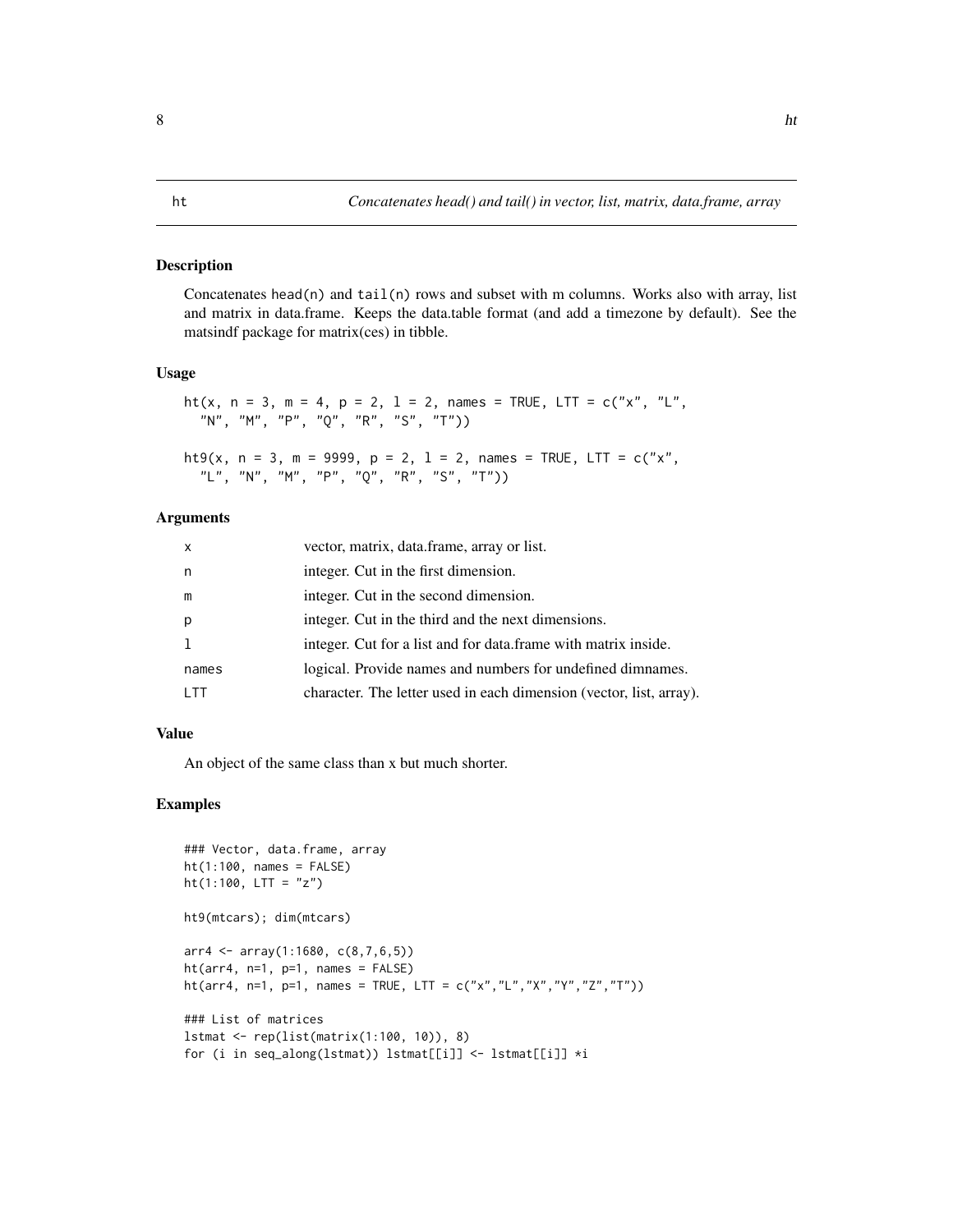#### <span id="page-8-0"></span>mDette and the set of the set of the set of the set of the set of the set of the set of the set of the set of the set of the set of the set of the set of the set of the set of the set of the set of the set of the set of th

```
lstmat
ht(lstmat, n = 2, m = 2, l = 2, names = FALSE)
ht(lstmat, n = 2, m = 3, l = 1, names = TRUE)
ht(lstmat, n = 2, m = 3, l = 1, LTT = c("x","L","X","Y","Z"))
### Data.frame with matrices inside.
### See For instance data("gasoline", package = "pls")
## Colnames on matrix B but not on matrix C. Protected data.frame.
B <- matrix(101:160, 10); colnames(B) <- paste0(1:6, "b"); B
C <- matrix(101:160, 10); C
dfrmat <- data.frame(A = 1:10, B = I(B), C = I(C), D = 11:20); dfrmat
colnames(dfrmat)
## Matrix columns are controlled by m.
## Unnamed C matrix columns have old values but new names. Be aware!
ht(dfrmat, n = 2, m = 1, 1 = 2, names = FALSE) # Original C.6 is now C.2
ht(dfrmat, n = 2, m = 1, 1 = 2, names = TRUE) # Names keep original ranks
## Data.frame columns are controlled by l.
ht(dfrmat, n = 3, m = 2, l = 1, names = TRUE)
```
mDette *Dataset mDette*

#### Description

A multivariate dataset  $(x1, x2, x3, y)$  of class matrix and dim 500 x 4 to be fitted by a neural network with 5 hidden neurons (26 parameters).

#### References

Dette, H., & Pepelyshev, A. (2010). Generalized Latin hypercube design for computer experiments. Technometrics, 52(4).

See also <https://www.sfu.ca/~ssurjano/detpep10curv.html>

#### Examples

ht(mDette) pairs(mDette)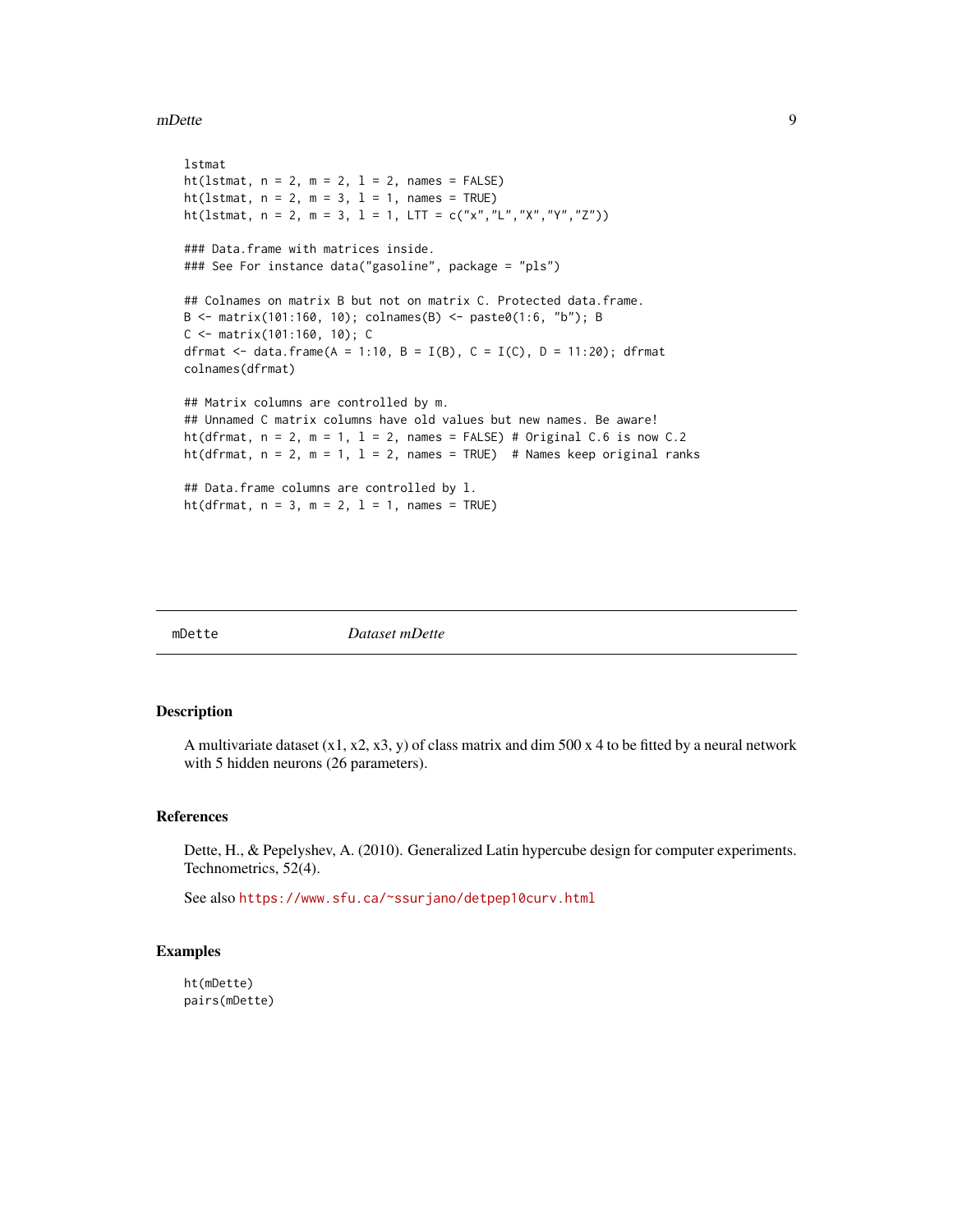<span id="page-9-0"></span>

A multivariate dataset  $(x1, x2, x3, x4, x5, y)$  of class matrix and dim 500 x 6 to be fitted by a neural network with 5 hidden neurons (36 parameters).

#### References

Friedman, J. H., Grosse, E., & Stuetzle, W. (1983). Multidimensional additive spline approximation. SIAM Journal on Scientific and Statistical Computing, 4(2), 291-301.

See also <https://www.sfu.ca/~ssurjano/fried.html>

# Examples

ht(mFriedman) pairs(mFriedman)

mIshigami *Dataset mIshigami*

#### Description

A multivariate dataset  $(x1, x2, x3, y)$  of class matrix and dim 500 x 4 to be fitted by a neural network with 10 hidden neurons (51 parameters).

# References

Ishigami, T., & Homma, T. (1990, December). An importance quantification technique in uncertainty analysis for computer models. In Uncertainty Modeling and Analysis, 1990. Proceedings., First International Symposium on (pp. 398-403). IEEE.

See also <https://www.sfu.ca/~ssurjano/ishigami.html>

```
ht(mIshigami)
pairs(mIshigami)
```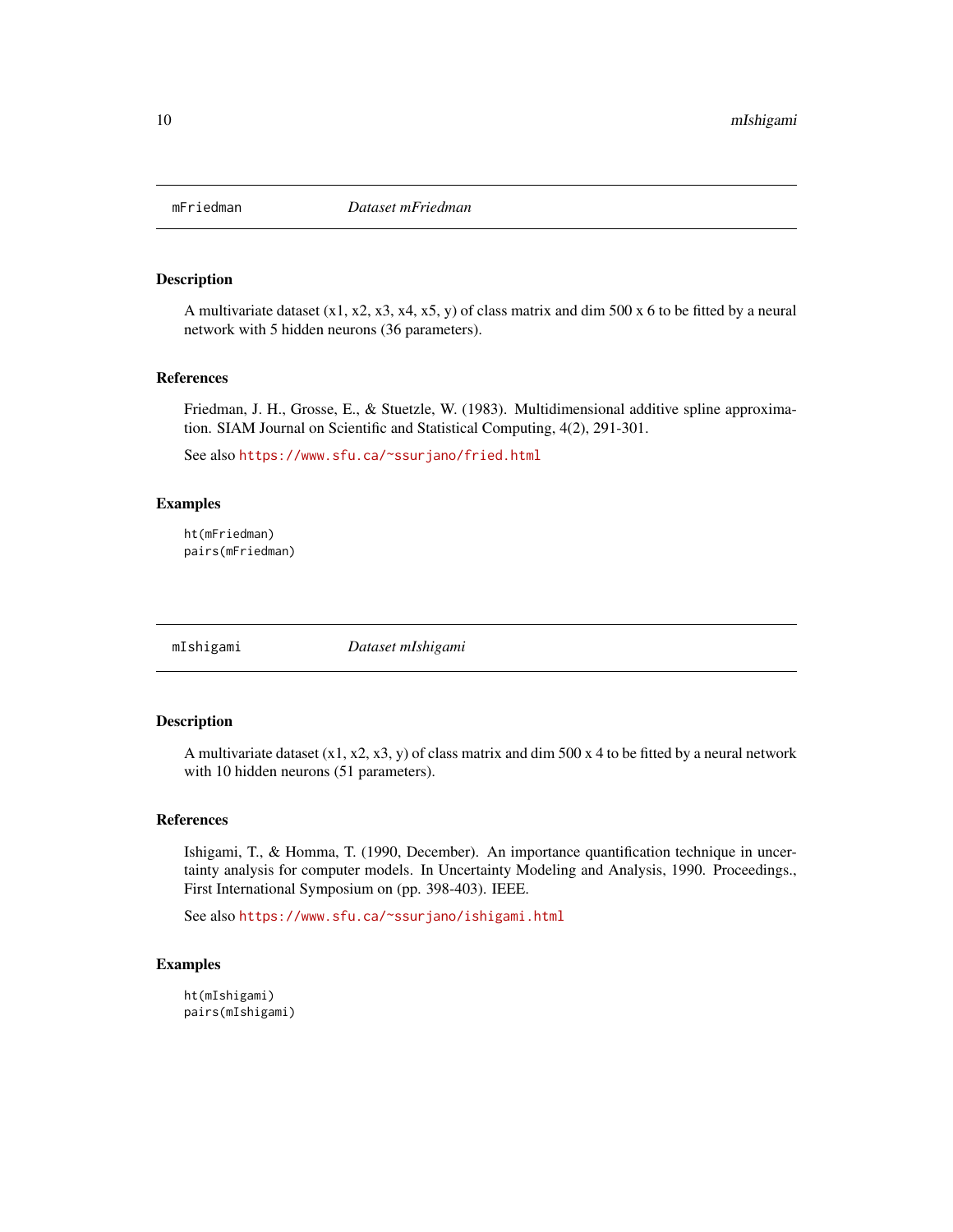<span id="page-10-0"></span>

A multivariate dataset  $(x1, x2, x3, x4, x5, y)$  of class matrix and dim 153 x 6 to be fitted by a neural network with 3 hidden neurons (22 parameters). This dataset was used to teach neural networks at ESPCI from 2003 to 2013 and is available in the software Neuro One.

#### References

Neuro One <https://www.inmodelia.com/software.html>

#### Examples

ht(mRef153) pairs(mRef153)

NNbigdatasets *Big Datasets in One list (2020)*

#### Description

NNbigdatasets is a list with the big datasets presented in this package and the recommended number of hidden neurons for each neural network model.

• bWoodN1: 5 neurons.

Each item of the list is itself a list with 5 components:

- ds: character. The name of the dataset.
- neur: integer. The recommanded number of hidden neurons in the NN model and in fmlaNN.
- nparNN: integer. The number of parameters in fmlaNN.
- fmlaNN: the formula of the corresponding neural network, with tanh() as the activation function in the hidden layer.
- Z: matrix or data.frame. The dataset itself.

Using attach() and detach() gives a direct access to these items.

#### Examples

```
ht(NNbigdatasets)
```
NNdataSummary(NNbigdatasets)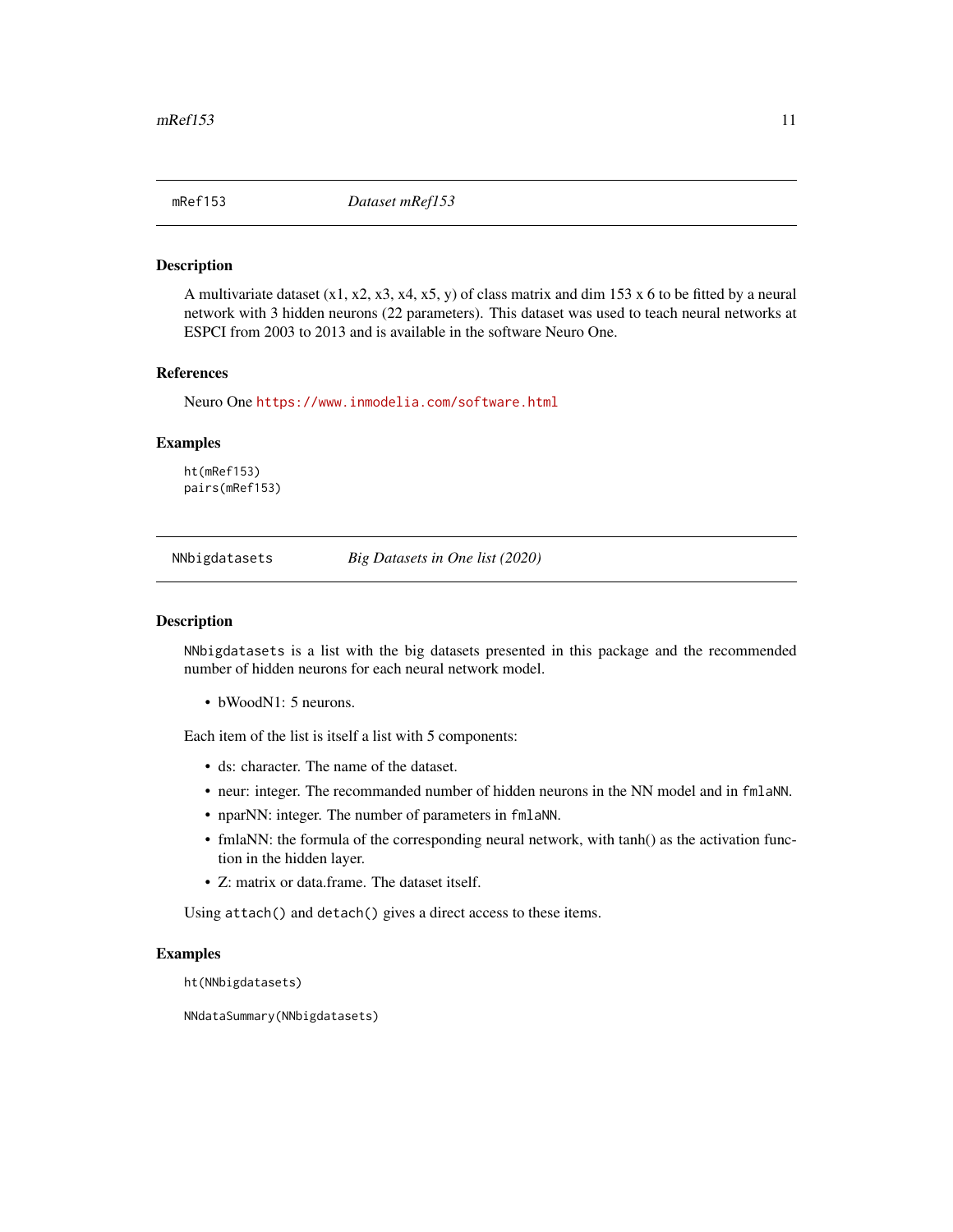<span id="page-11-0"></span>

NNdatasets is a list with the 12 datasets presented in this package and the recommended number of hidden neurons for each neural network model.

- mDette: 5 neurons.
- mFriedman: 5 neurons.
- mIshigami: 10 neurons.
- mRef153: 3 neurons.
- uDmod1: 6 neurons.
- uDmod2: 5 neurons.
- uDreyfus1: 3 neurons.
- uDreyfus2: 3 neurons.
- uGauss1: 5 neurons.
- uGauss2: 4 neurons.
- uGauss3: 4 neurons.
- uNeuroOne: 2 neurons.

Each item of the list is itself a list with 5 components:

- ds: character. The name of the dataset.
- neur: integer. The recommanded number of hidden neurons in the NN model and in fmlaNN.
- nparNN: integer. The number of parameters in fmlaNN.
- fmlaNN: the formula of the corresponding neural network, with tanh() as the activation function in the hidden layer.
- Z: matrix or data.frame. The dataset itself.

Using attach() and detach() gives a direct access to these items.

#### Examples

```
ht(NNdatasets, n = 2, 1 = 6)
```
NNdataSummary(NNdatasets)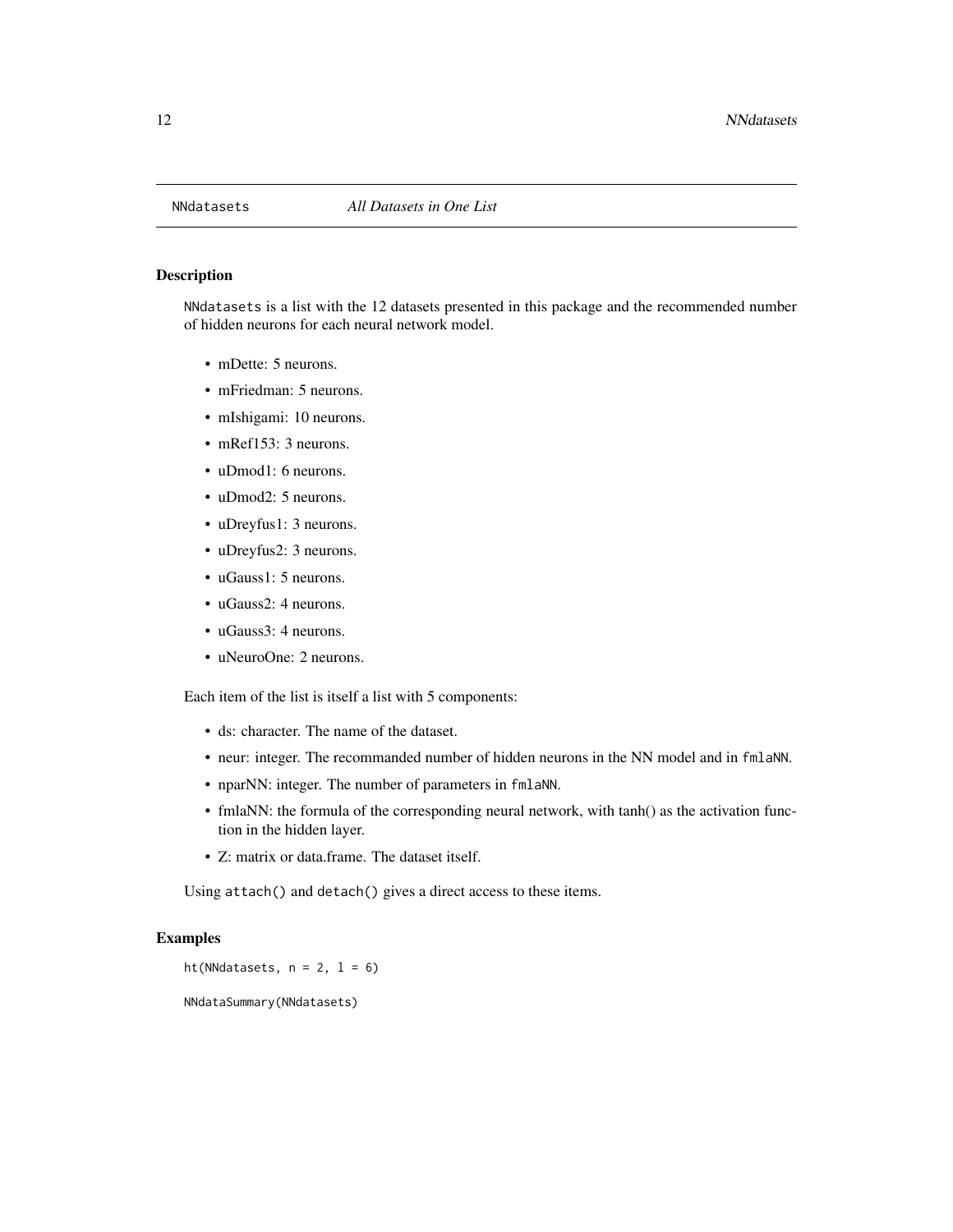<span id="page-12-1"></span><span id="page-12-0"></span>

NNdataSummary summarizes the information of the 12 datasets listed in NNdatasets.

#### Usage

```
NNdataSummary(NNdatasets)
```
# Arguments

NNdatasets the NNdatasets list.

# Value

A data.frame with 12 rows and 5 columns: (dataset) name, n\_rows, n\_inputs, n\_neurons, n\_parameters.

#### Examples

NNdataSummary(NNdatasets)

<span id="page-12-2"></span>NNsummary *Summarize Calculations of RMSE, MSE, MAE, and WAE*

# Description

Summarize measures of fit and time for a single training. Measures of fit include the Root Mean Squared Error (RMSE), the Mean Squared Error (MSE), the Mean Absolute Error (MAE), and the Worst Absolute Error (WAE) rounded by default to 4 digits and set to na. rm = TRUE. See more at [funRMSE](#page-6-1). The summary can also include the results of time from [getTimer](#page-5-1) in NNbenchmark or the result of [timediff](#page-23-1).

#### Usage

```
NNsummary(y_pred, y0, time, dgts = 4)
```
# Arguments

| y_pred | numeric vector of the predicted values                   |
|--------|----------------------------------------------------------|
| y0     | numeric vector of the observed values                    |
| time   | numeric value of time                                    |
| dgts   | integer value for how many digits to round to, see round |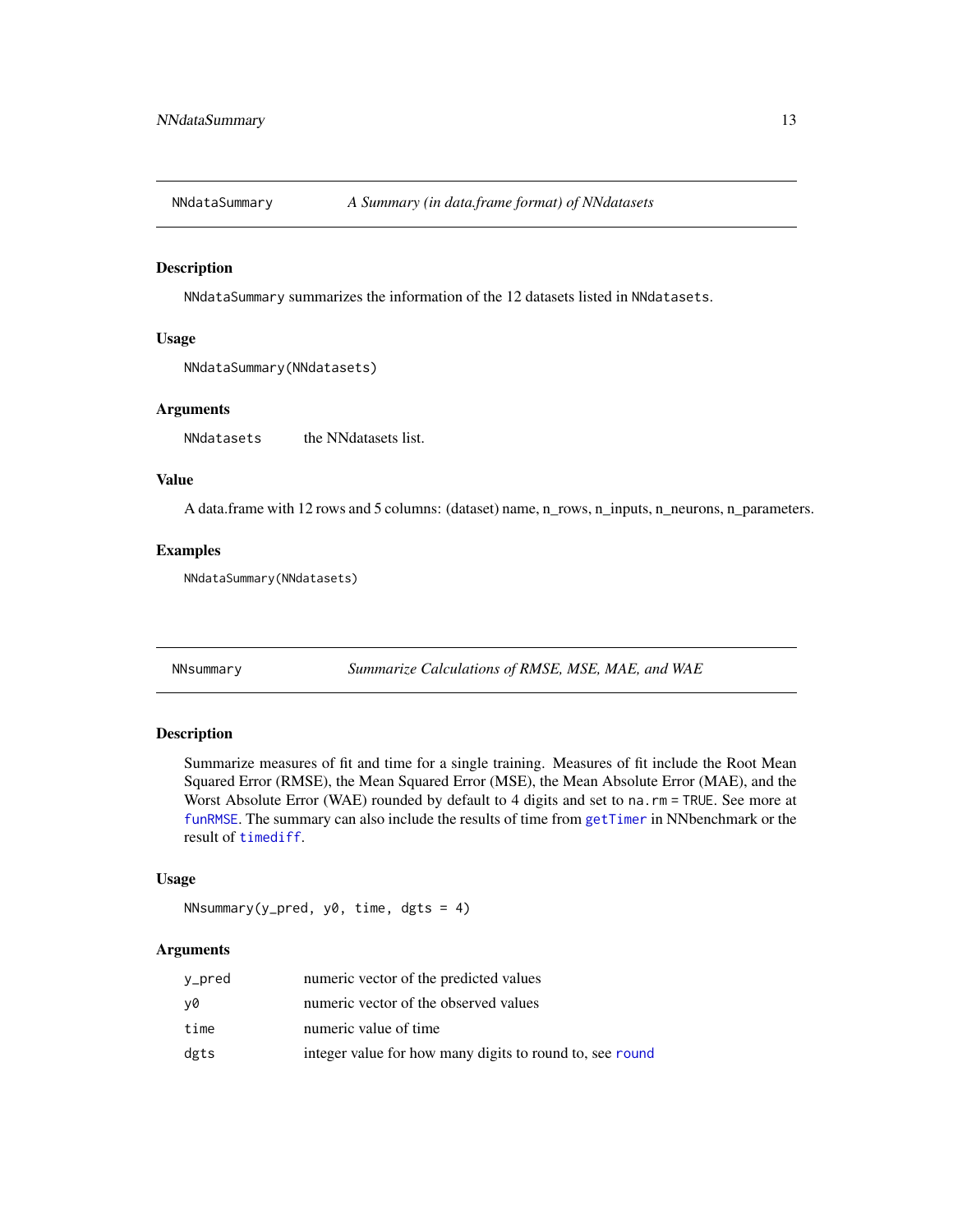# <span id="page-13-0"></span>Value

A vector of RMSE, MSE, MAE, WAE, and time values for a single iteration.

#### Examples

```
## With 2019 legacy code, no longer usable with 2020 trainPredict
old <- options("digits.secs" = 4)
timeTT <- createTimer()
timeTT$start("event")
y0 < -1:19y_pred <- y0 + rnorm(length(y0), sd = 0.3)
timeTT$stop("event")
time <- getTimer(timeTT)
NNsummary(y_pred, y0, time[,4], 4)
## With 2020 code
timestart()
y0 < -1:19y_pred <- y0 + rnorm(length(y0), sd = 0.3)
time <- timediff()
NNsummary(y_pred, y0, time, 4)
options(old)
```
NNtrainPredict *Generic Functions for Training and Predicting*

#### **Description**

An implementation with [do.call](#page-0-0) so that any neural network function that fits the format can be tested.

In trainPredict\_1mth1data, a neural network is trained on one dataset and then used for predictions, with several functionalities. Then, the performance of the neural network is summarized.

trainPredict\_1data serves as a wrapper function for trainPredict\_1mth1data for multiple methods.

trainPredict\_1pkg serves as a wrapper function for trainPredict\_1mth1data for multiple datasets.

#### Usage

```
trainPredict_1mth1data(dset, method, trainFUN, hyperparamFUN, predictFUN,
  summaryFUN, prepareZZ.arg = list(), nrep = 5, doplot = FALSE,
 plot.arg = list(col1 = 1:nrep, lwd1 = 1, col2 = 4, lwd2 = 3), pkgname,
```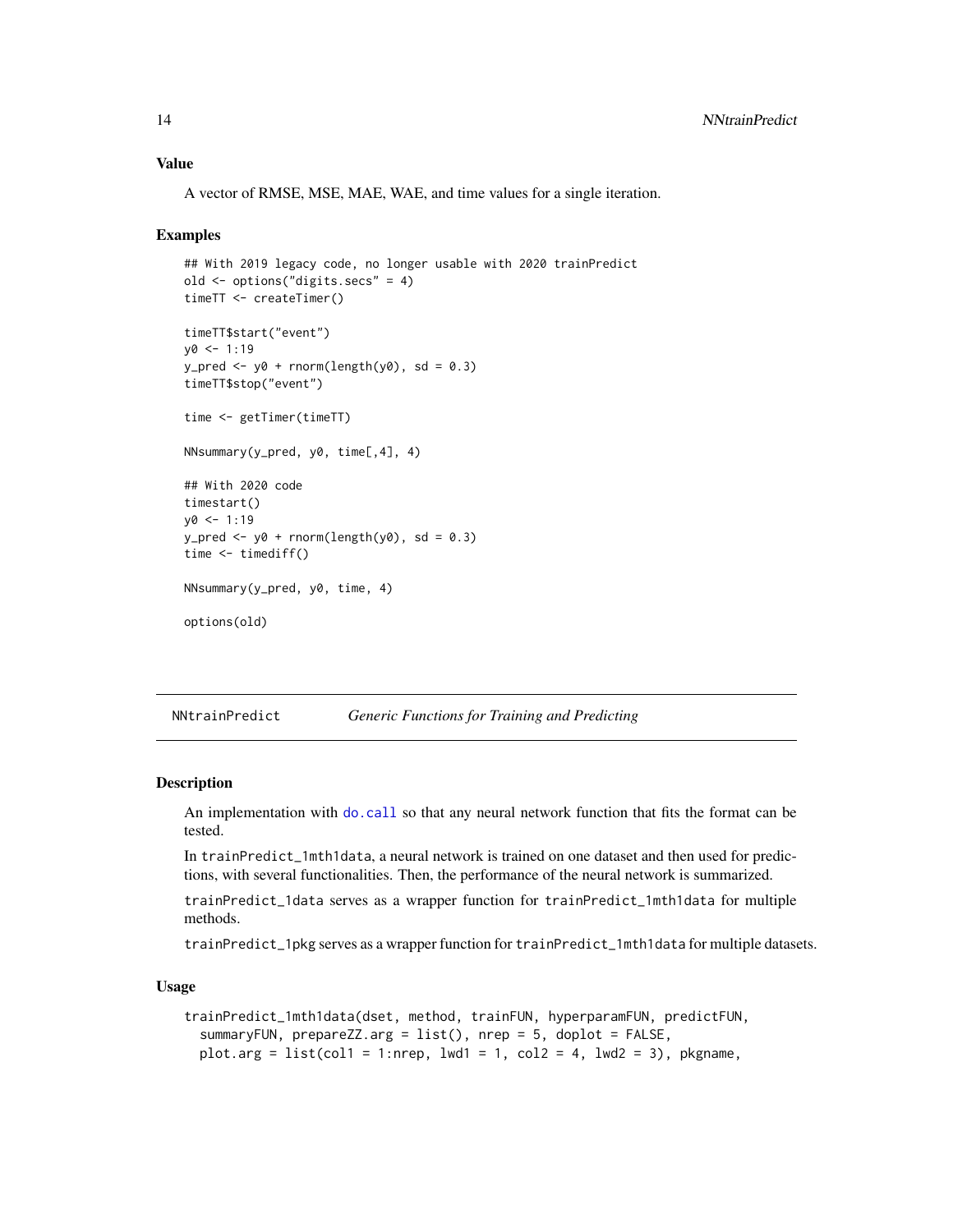# <span id="page-14-0"></span>NNtrainPredict 15

```
pkgfun, csvfile = FALSE, rdafile = FALSE, odir = ".", echo = FALSE,
echoreport = FALSE, appendcsv = TRUE, \dots)
```

```
trainPredict_1data(dset, methodlist, trainFUN, hyperparamFUN, predictFUN,
  summaryFUN, closeFUN, startNN = NA, prepareZZ.arg = list(), nrep = 5,
 doplot = FALSE, plot.arg = list(), pkgname = "pkg", pkgfun = "train",
 csvfile = FALSE, radfile = FALSE, odir = ".", echo = FALSE, ...)
```

```
trainPredict_1pkg(dsetnum, pkgname = "pkg", pkgfun = "train", methodvect,
 prepareZZ.arg = list(), summaryFUN, nrep = 5, doplot = FALSE,
 plot.arg = list(), csvfile = FALSE, rdafile = FALSE, odir = ".",
 echo = FALSE, appendcsv = TRUE, ...)
```
# Arguments

| dset          | a number or string indicating which dataset to use, see NNdataSummary                                                          |
|---------------|--------------------------------------------------------------------------------------------------------------------------------|
| method        | a method for a particular function                                                                                             |
| trainFUN      | the training function used                                                                                                     |
| hyperparamFUN | the function resulting in parameters needed for training                                                                       |
| predictFUN    | the prediction function used                                                                                                   |
| summaryFUN    | measure performance by observed and predicted y values, NNsummary is ready<br>to use                                           |
| prepareZZ.arg | list of arguments for prepareZZ                                                                                                |
| nrep          | a number for how many times a neural network should be trained with a pack-<br>age/function                                    |
| doplot        | logical value, TRUE executes plots and FALSE does not                                                                          |
| plot.arg      | list of arguments for plots                                                                                                    |
| pkgname       | package name                                                                                                                   |
| pkgfun        | name of the package function to train neural network                                                                           |
| csvfile       | logical value, adds summary to csv files per dataset if TRUE                                                                   |
| rdafile       | logical value, outputs rdafile of predictions and summary if TRUE                                                              |
| odir          | output directory                                                                                                               |
| echo          | logical value, separates training between packages with some text and enables<br>echoreport if TRUE                            |
| echoreport    | logical value, detailed reports are printed (such as model summaries and str(data))<br>if TRUE, will not work if echo is FALSE |
| appendcsv     | logical value, if TRUE, the csv output is appended to the csv file.                                                            |
| .             | additional arguments                                                                                                           |
| methodlist    | list of methods per package/function                                                                                           |
| closeFUN      | a function to detach packages or other necessary environment clearing                                                          |
| startNN       | a function to start needed outside libraries, for example, h2o                                                                 |
| dsetnum       | a vector of numbers indicating which dataset to use in NNdataSummary                                                           |
| methodvect    | vector of methods per package/function                                                                                         |
|               |                                                                                                                                |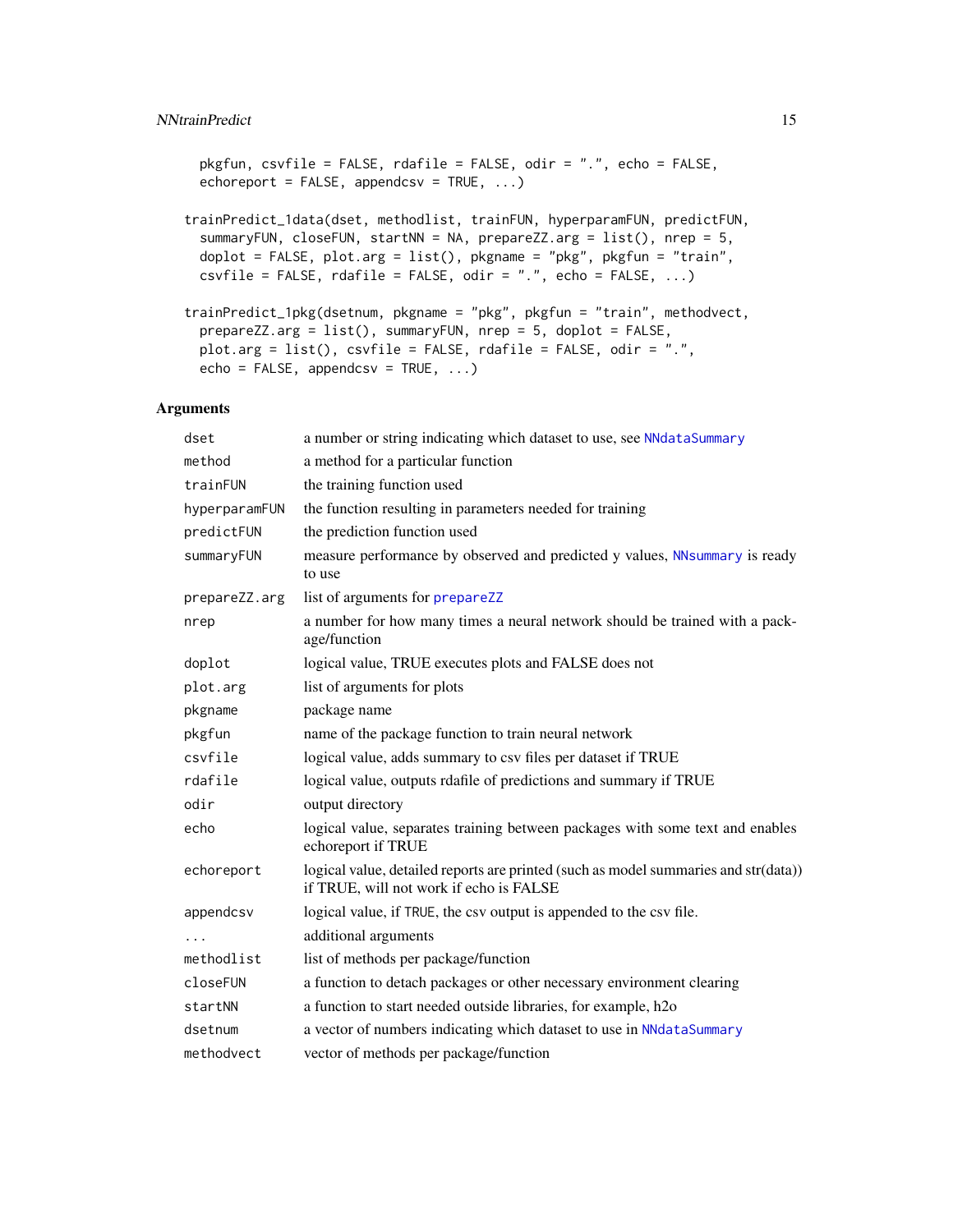#### Value

An array with values as in NNsummary including each repetition, with options for plots and output files

```
nrep < -2odir <- tempdir()
### Package with one method/optimization algorithm
library("brnn")
brnn.method <- "gaussNewton"
hyperParams.brnn <- function(optim_method, ...) {
 return(list(iter = 200))
 }
brnn.prepareZZ <- list(xdmv = "m", ydmv = "v", zdm = "d", scale = TRUE)
NNtrain.brnn <- function(x, y, dataxy, formula, neur, optim_method, hyperParams,...) {
 hyper_params <- do.call(hyperParams.brnn, list(brnn.method))
 iter <- hyper_params$iter
 NNreg \le brnn::brnn(x, y, neur, normalize = FALSE, epochs = iter, verbose = FALSE)
 return(NNreg)
 }
NNpredict.brnn <- function(object, x, ...) { predict(object, x) }
NNclose.brnn <- function(){
 if("package:brnn" %in% search())
   detach("package:brnn", unload=TRUE)
 }
res <- trainPredict_1pkg(1:2, pkgname = "brnn", pkgfun = "brnn", brnn.method,
                        prepareZZ.arg = brnn.prepareZZ, nrep = nrep, doplot = TRUE,
                        csvfile = FALSE, rdafile = FALSE, odir = odir, echo = FALSE)
### Package with more than one method/optimization algorithm
library(validann)
validann.method <- c("Nelder-Mead", "BFGS", "CG", "L-BFGS-B", "SANN")
hyperParams.validann <- function(optim_method, ...) {
 if(optim_method == "Nelder-Mead") { maxiter \leq 10000 }
 if(optim_method == "BFGS") \{ maxiter <- 200 \}if(optim\_method == "CG") { maxiter <- 1000 }
 if(optim_method == "L-BFGS-B") \{ maxiter <- 200 \}if(optim\_method == "SANN") { maxiter <- 1000 }
 return(list(iter = maxiter, method = optim_method, params))
  }
validann.prepareZZ <- list(xdmv = "m", ydmv = "m", zdm = "d", scale = TRUE)
NNtrain.validann <- function(x, y, dataxy, formula, neur, optim_method, hyperParams, ...) {
 hyper_params <- do.call(hyperParams, list(optim_method, ...))
 iter <- hyper_params$iter
 method <- hyper_params$method
```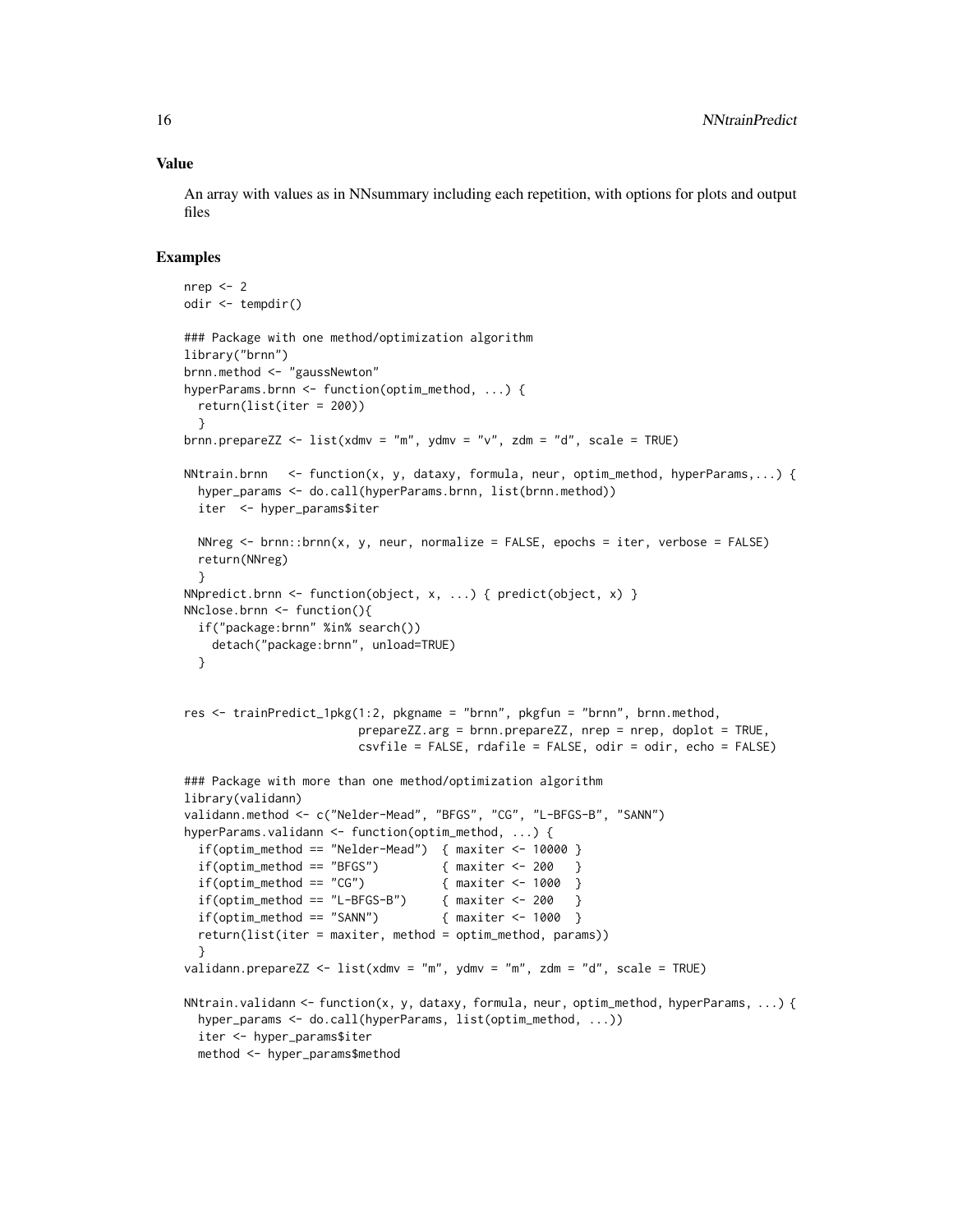```
NNreg \le validann:: ann(x, y, size = neur, method = method, maxit = iter)
 return (NNreg)
 }
NNpredict.validann <- function(object, x, ...) { predict(object, x) }
NNclose.validann <- function() {
 if("package:validann" %in% search())
 detach("package:validann", unload=TRUE)
 }
res <- trainPredict_1pkg(1:2, pkgname = "validann", pkgfun = "ann", validann.method,
                         repareZZ.arg = validann.prepareZZ, nrep = nrep, doplot = FALSE,
                         csvfile = TRUE, rdafile = TRUE, odir = odir, echo = FALSE)
```
plotNN *Create a Plot, Add Lines or Points Depending The Context*

#### **Description**

plotNN uses the parameter uni to launch the plot() function either for a univariate dataset  $(x,$ y\_pred) or for a multivariate dataset (y, y\_pred).

lipoNN uses the parameter uni to launch either lines() for an univariate dataset or points() for a multivariate dataset.

See the examples in [prepareZZ](#page-17-1).

#### Usage

 $plotNN(xory, y0, uni, TF = TRUE, ...)$ 

 $lipoNN(xory, y_pred, uni, TF = TRUE, ...)$ 

#### Arguments

| xory       | vector of numeric. The original x values for an univariate dataset or the original<br>y values for a multivariate dataset.              |
|------------|-----------------------------------------------------------------------------------------------------------------------------------------|
| y0         | vector of numeric. The original y values.                                                                                               |
| uni        | logicial. TRUE for an univariate dataset. FALSE for a multivariate dataset.<br>fails or if you call the function from another function. |
| TF         | logical. TRUE executes the instruction. FALSE ignores the instruction. Equiv-<br>alent to if (TRUE/FALSE) plot().                       |
| $\ddots$ . | parameters passed to plot(), lines() or points().                                                                                       |
| y_pred     | vector of numeric. The values returned by the predict () function.                                                                      |

# Value

NULL in the console. An initial plot or some added lines/points.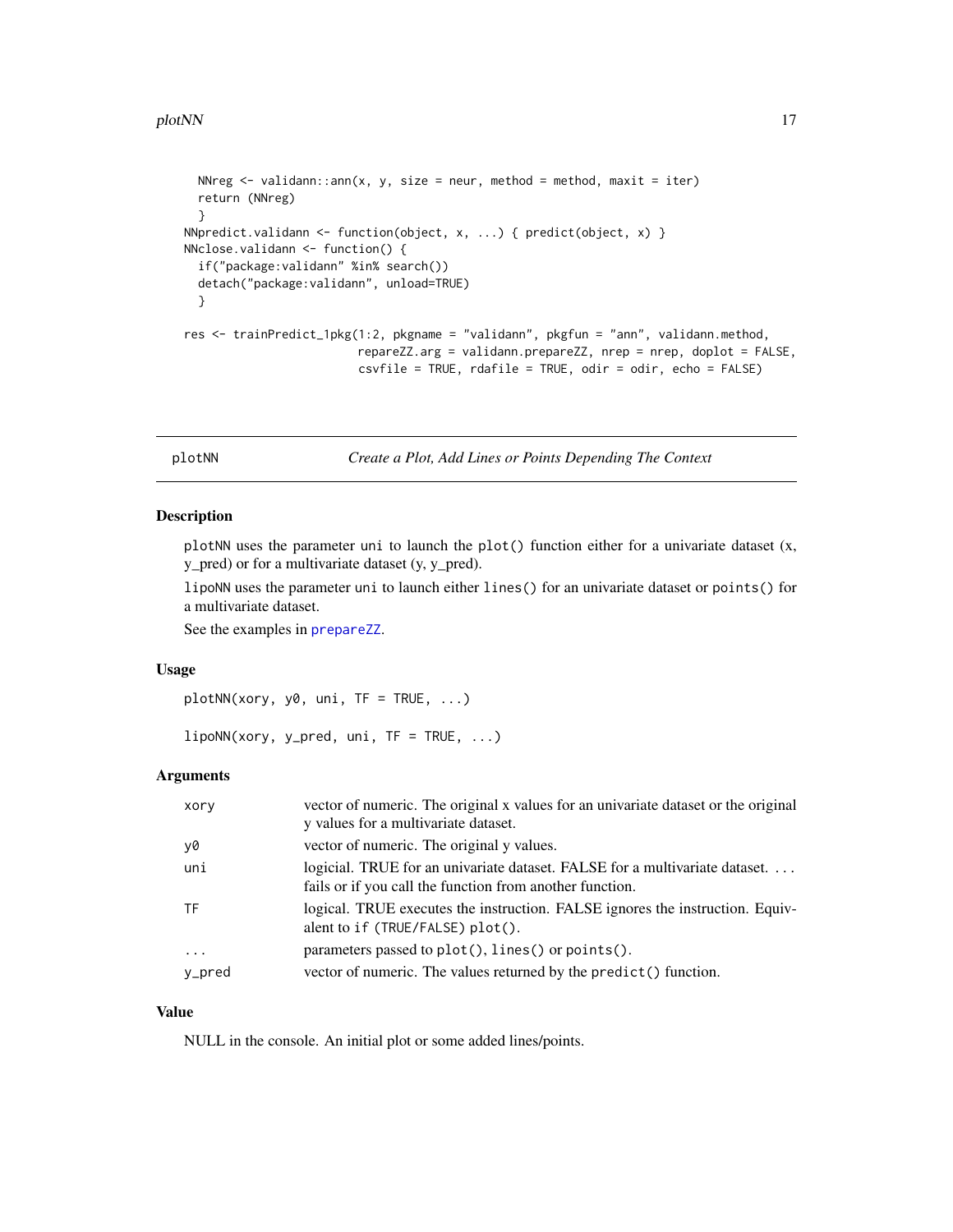<span id="page-17-1"></span><span id="page-17-0"></span>

This function modifies a dataset to the format required by a training function: data.frame, matrix or vector (numeric), pre-normalization.

# Usage

```
prepareZZ(Z, xdmv = "m", ydmv = "v", zdm = "d", scale = FALSE)
```
# Arguments

|       | a matrix or a data. frame representing a dataset.                                                              |
|-------|----------------------------------------------------------------------------------------------------------------|
| xdmv  | character, either "d", "m" or "v". The preferred output format for x: data.frame,<br>matrix, vector (numeric). |
| ydmv  | character, either "d", "m" or "v". The prefered output format for y: data.frame,<br>matrix, vector (numeric).  |
| zdm   | character, either "d" or "m". The prefered output format for Zxy: data.frame or<br>matrix.                     |
| scale | logical. Scale x, y and Zxy with their respective means and standard deviations.                               |

#### Value

The output is a list, usually named ZZ, with the following items:

- Zxy: the original or scaled Z in the desired format (data.frame, matrix).
- x: the original or scaled x in the desired format (data.frame, matrix, vector).
- y: the original or scaled y in the desired format (data.frame, matrix, vector).
- xory: the original x or y (as vector).
- y0: the original y (as vector).
- xm0: the mean(s) of the original x.
- ym0: the mean of the original y.
- xsd0: the standard deviation(s) of the original x.
- ysd0: the standard deviation of the original y.
- uni: the univariate (TRUE) or multivariate (FALSE) status of x (Z).
- fmla: the formula  $y \sim x$  or  $y \sim x1 + x2 + ... + xn$  where n is the number of inputs variables.

The use of attach() and detach() gives direct access to the modified values of ZZ. See the examples.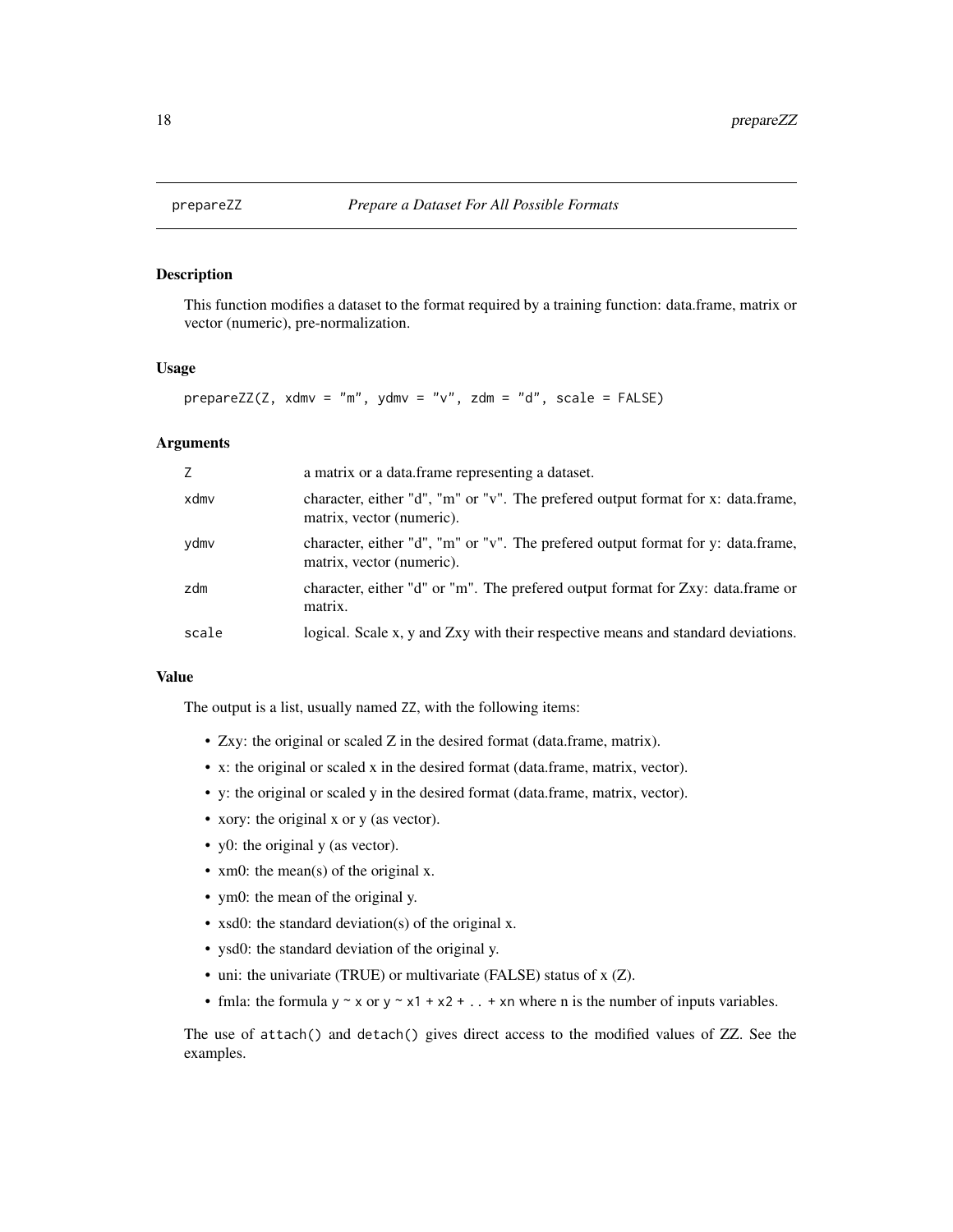#### prepareZZ 2000 and the contract of the contract of the contract of the contract of the contract of the contract of the contract of the contract of the contract of the contract of the contract of the contract of the contrac

```
library("brnn")
library("validann")
maxit <- 200 # increase this number to get more accurate results with validann:ann
TF <- TRUE # display the plots
### UNIVARIATE DATASET
Z <- uGauss2
neur <-4## brnn
ZZ \leq - prepareZZ(Z, xdmv = "m", ydmv= "v", scale = FALSE) ; ht(ZZ)
attach(ZZ)
y_pred <- ym0 + ysd0*predict(brnn(x, y, neur))
plotNN(xory, y0, uni, TF)
lipoNN(xory, y_pred, uni, TF, lwd = 4, col = 2)ym0 ; ysd0
detach(ZZ) ; rm(y_pred)
## validann
ZZ \le - prepareZZ(Z, xdmv = "m", ydmv = "v", scale = TRUE); ht(ZZ)
attach(ZZ)
y_pred <- ym0 + ysd0*predict(validann::ann(x, y, neur, maxit = maxit))
lipoNN(xory, y_pred, uni, TF, lwd = 4, col = 3)ym0 ; ysd0
detach(ZZ) ; rm(y_pred)
### UNIVARIATE DATASET + LOOP
nruns <-10## brnn
ZZ \leq - prepareZZ(Z, xdmv = "m", ydmv= "v", scale = FALSE) ; ht(ZZ)
attach(ZZ)
Zreg <- list() ; Zreg
for (i in 1:nruns) Zreg[[i]] \leftarrow brnn::brnn(x, y, neur)m <- matrix(sapply(Zreg, function(x) x$Ed) , ncol=1) ; m
best \le which(min(m) == m)[1] ; best
y_pred <- ym0 + ysd0*predict(Zreg[[best]])
plotNN(xory, y0, uni, TF)
lipoNN(xory, y_pred, uni, TF, lwd = 4, col = 2)detach(ZZ) ; rm(y_pred)
## validann
ZZ \leq - prepareZZ(Z, xdmv = "m", ydmv= "v", scale = TRUE) ; ht(ZZ)
attach(ZZ)
Zreg \leftarrow list()
for (i in 1:nruns) Zreg[[i]] \le - \text{validation}:ann(x, y, size = neur, maxit = maxit)m <- matrix(sapply(Zreg, function(x) x$value), ncol=1) ; m
best \le which(min(m) == m)[1] ; best
```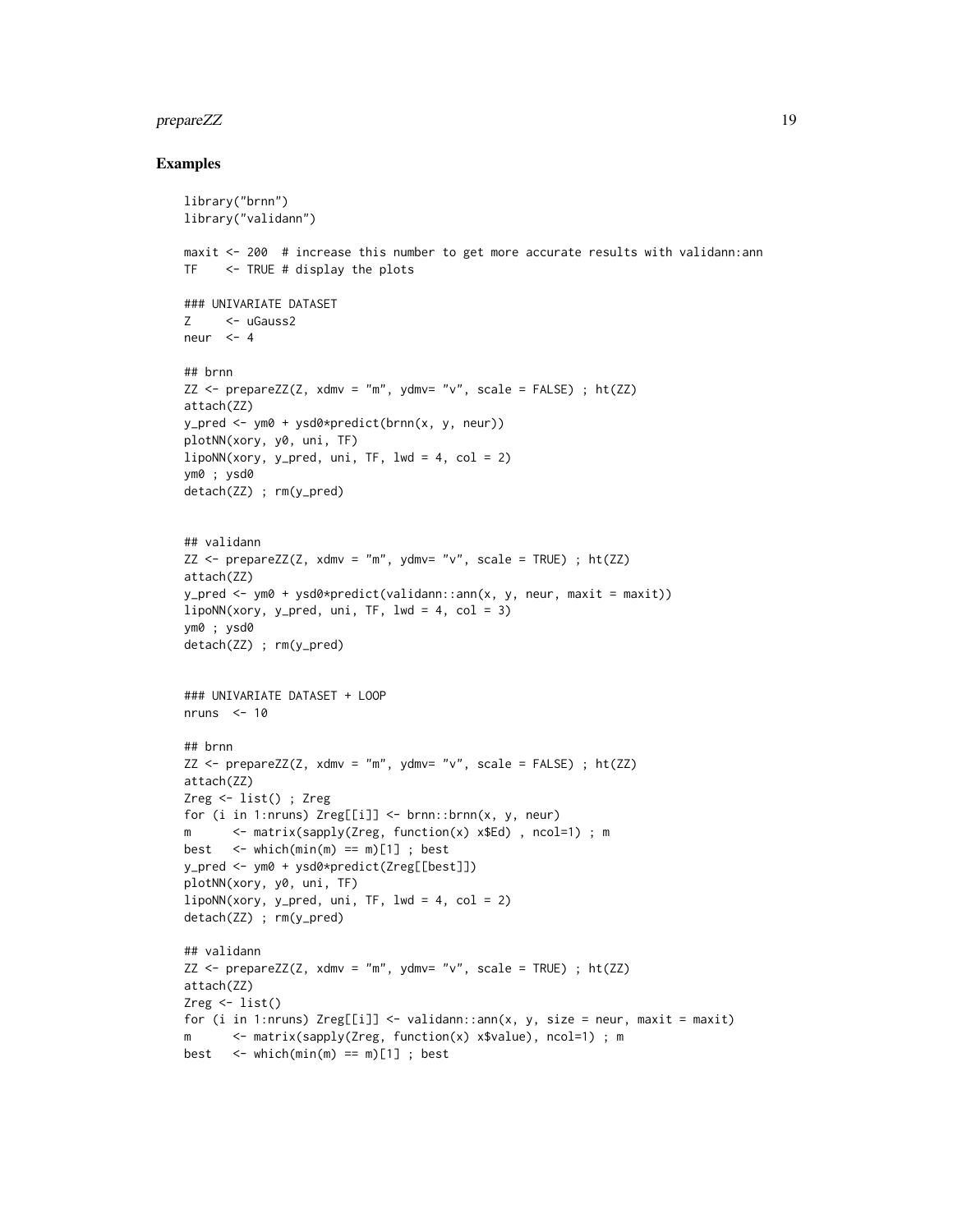```
y_pred <- ym0 + ysd0*predict(Zreg[[best]])
lipoNN(xory, y_pred, uni, TF, lwd = 4, col = 4)detach(ZZ) ; rm(y_pred)
### MULTIVARIATE DATASET
Z <- mDette
neur <-5## brnn
ZZ \le - prepareZZ(Z, xdmv = "m", ydmv= "v", scale = FALSE) ; ht(ZZ)
attach(ZZ)
y_pred <- ym0 + ysd0*predict(brnn::brnn(x, y, neur))
plotNN(xory, y0, uni, TF)
lipoNN(xory, y_pred, uni, TF, lwd = 4, col = 2)ym0 ; ysd0
detach(ZZ) ; rm(y_pred)
## validann
ZZ \leq - prepareZZ(Z, xdmv = "m", ydmv= "v", scale = TRUE) ; ht(ZZ)
attach(ZZ)
y_pred <- ym0 + ysd0*predict(validann::ann(x, y, neur, maxit = maxit))
lipoNN(xory, y_pred, uni, TF, lwd = 4, col = 3)ym0 ; ysd0
detach(ZZ) ; rm(y_pred)
### INSIDE A FUNCTION
plotds \le function(Z, xdmv = "m", ydmv = "v", scale = FALSE, neurons = 3, col = 2) {
   ZZ <- prepareZZ(Z, xdmv = xdmv, ydmv= ydmv, scale = scale)
   attach(ZZ) ; on.exit(detach(ZZ))
   y_pred <- ym0 + ysd0*predict(brnn::brnn(x, y, neurons))
   plotNN(xory, y0, uni, TF)
   lipoNN(xory, y_pred, uni, TF, lwd = 4, col = col)
   print(ht(x))
   print(ht(y))
}
plotds(uNeuroOne, scale = FALSE, neurons = 2, col = 2)
plots(uNeuroOne, scale = TRUE, neurons = 3, col = 3)
plots(mFriedman, scale = TRUE, neurons = 5, col = 4)
```
timeR *A R6 Class to represent a timer.*

<span id="page-19-0"></span>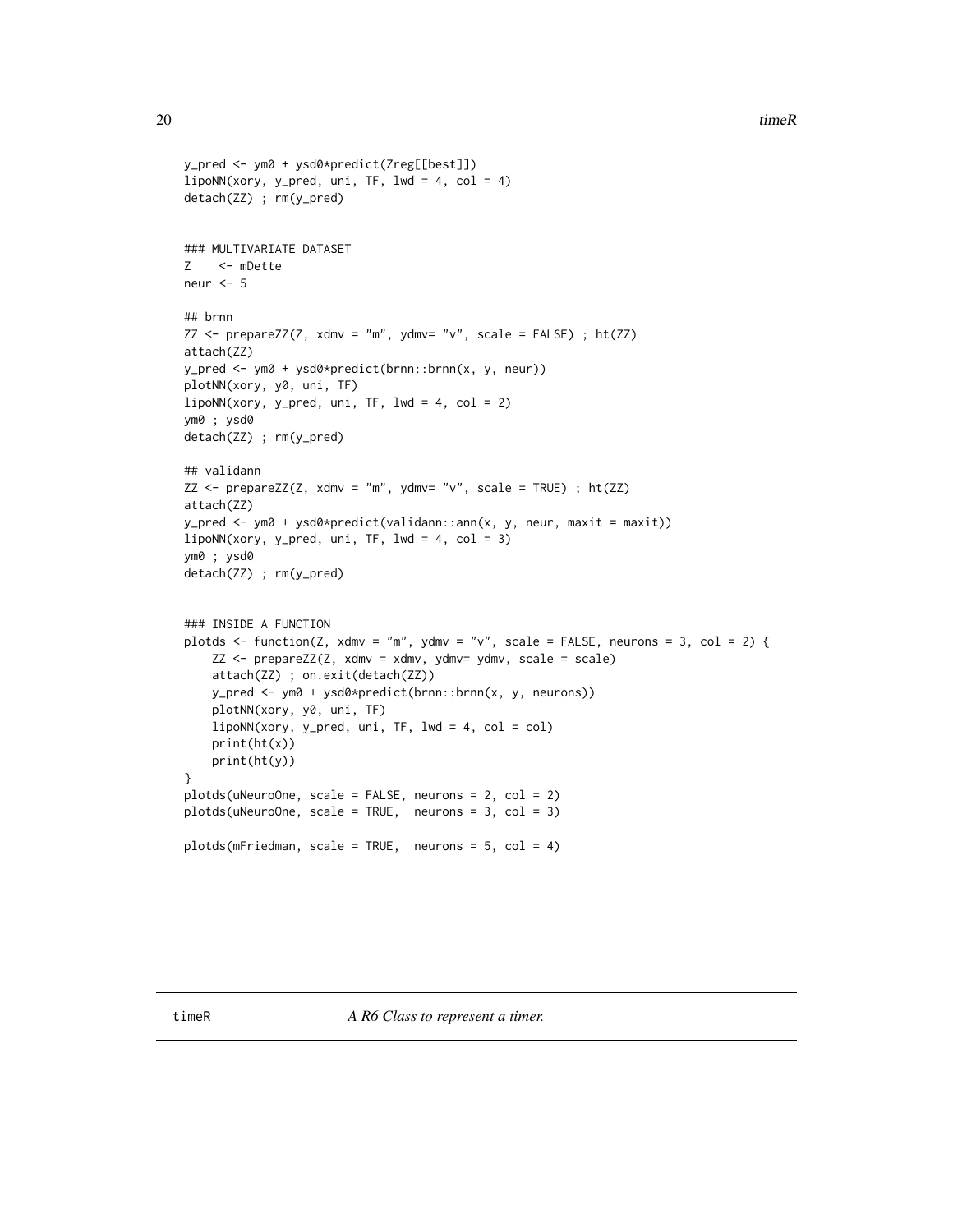#### $timeR$  21

#### **Description**

timer is a R6 Class that represent a timer. This is a modified version of the timeR package for an internal use. Full credit is to Yifu Yan, the author of the timeR package.

#### Value

getTimer returns a data frame with all records saved by the timer object. Columns in the data.frame are: event, start, end, duration, RMSE, MAE, stars, params, comment.

# Public Methods

initialize(time,event,verbose,eventTable) Initialize a timer object. You can also use createTimer() function to initialize a timer object.

start(eventName) Start timing for a event, eventName should be a string

stop(eventName) Stop timing for a event.

getTimer() Get/Print a data.frame with all records.

removeEvent(eventName) Remove an given row in the eventTable.

toggleVerbose() Toggle between TRUE and FALSE for verbose

getStartTime() Get start time for a selected event.

getStopTime() Get stop time for a selected event.

getDuration() Get duration for a selected event.

getRMSE() Get the RMSE for a selected event.

getMAE() Get the MAE for a selected event.

getStars() Get stars for a selected event.

getParams() Get params for a selected event.

getComment() Get comment for a selected event.

getEventf() Get entire row for a selected event.

print() Custom print method for timer class. However, you don't need to use this function to generate custom printing. Custom printing is triggered by default.

#### Private Methods

slprint(msg, flag = self\$verbose) A function that controls whether to print extra message.

### Public fields

time A POSIXct/POSIXlt value of your latest timing.

event A string of your latest timing.

eventTable A data frame that stores all timings.

verbose A printing setting that controls whether to print messages.

#### Active bindings

time A POSIXct/POSIXlt value of your latest timing. event A string of your latest timing.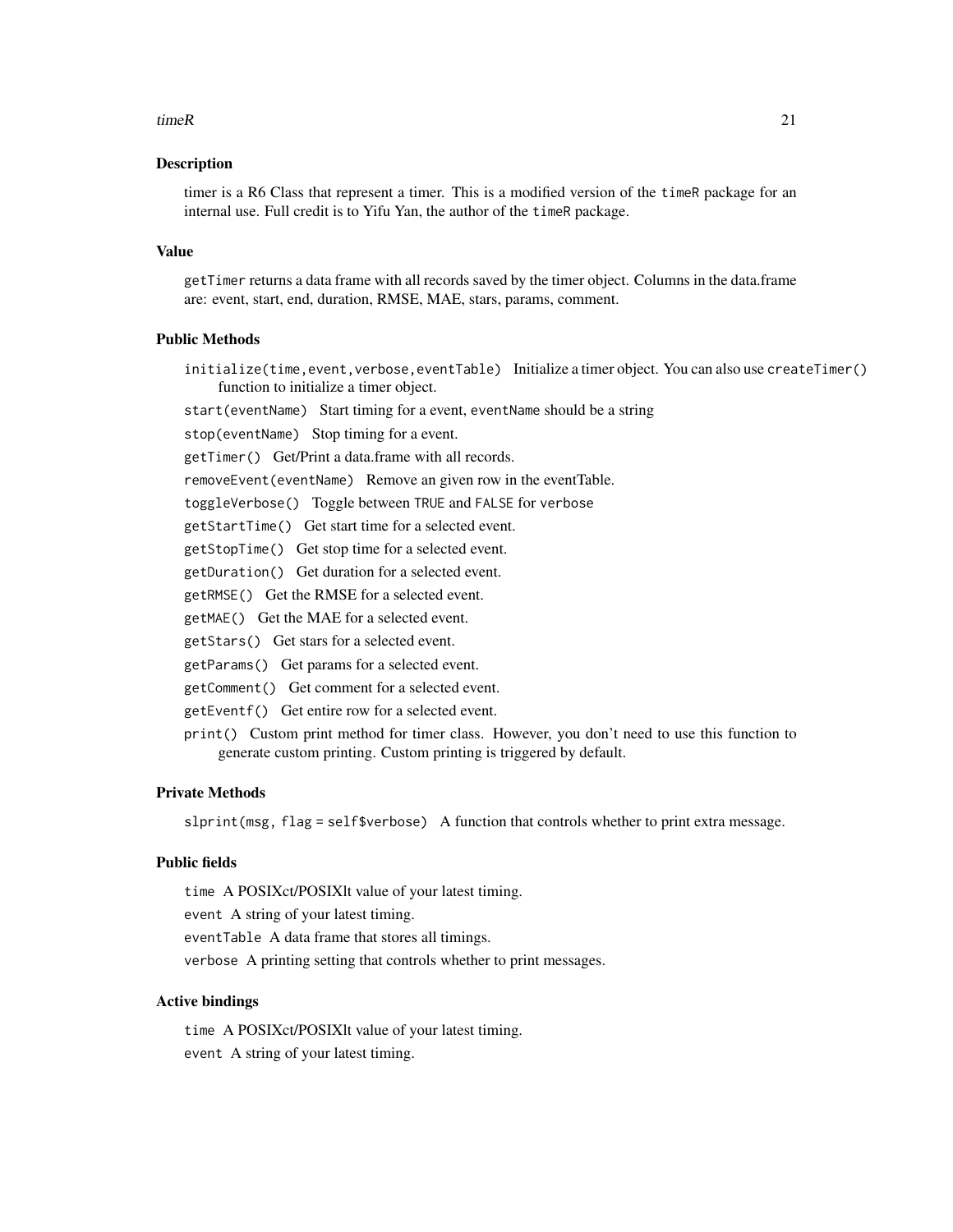$22$  timeR

# Methods

#### Public methods:

- [timeR\\$new\(\)](#page-21-0)
- [timeR\\$start\(\)](#page-21-1)
- [timeR\\$stop\(\)](#page-21-2)
- [timeR\\$getTimer\(\)](#page-21-3)
- [timeR\\$removeEvent\(\)](#page-21-4)
- [timeR\\$toggleVerbose\(\)](#page-21-5)
- [timeR\\$getStartTime\(\)](#page-22-0)
- [timeR\\$getStopTime\(\)](#page-22-1)
- [timeR\\$getDuration\(\)](#page-22-2)
- [timeR\\$getRMSE\(\)](#page-22-3)
- [timeR\\$getMAE\(\)](#page-22-4)
- [timeR\\$getStars\(\)](#page-22-5)
- [timeR\\$getParams\(\)](#page-22-6)
- [timeR\\$getComment\(\)](#page-22-7)
- [timeR\\$getEvent\(\)](#page-22-8)
- [timeR\\$print\(\)](#page-22-9)
- [timeR\\$clone\(\)](#page-22-10)

#### <span id="page-21-0"></span>Method new():

*Usage:* timeR\$new(verbose = TRUE)

# <span id="page-21-1"></span>Method start():

*Usage:*

timeR\$start(eventName)

# <span id="page-21-2"></span>Method stop():

*Usage:*

```
timeR$stop(eventName, RMSE = NA_real_, MAE = NA_real_,
  stars = NA_character_, params = NA_character_, comment = NA_character_,
 printmsg = TRUE)
```
#### <span id="page-21-3"></span>Method getTimer():

*Usage:* timeR\$getTimer(...)

# <span id="page-21-4"></span>Method removeEvent():

*Usage:*

timeR\$removeEvent(eventName)

# <span id="page-21-5"></span>Method toggleVerbose():

*Usage:*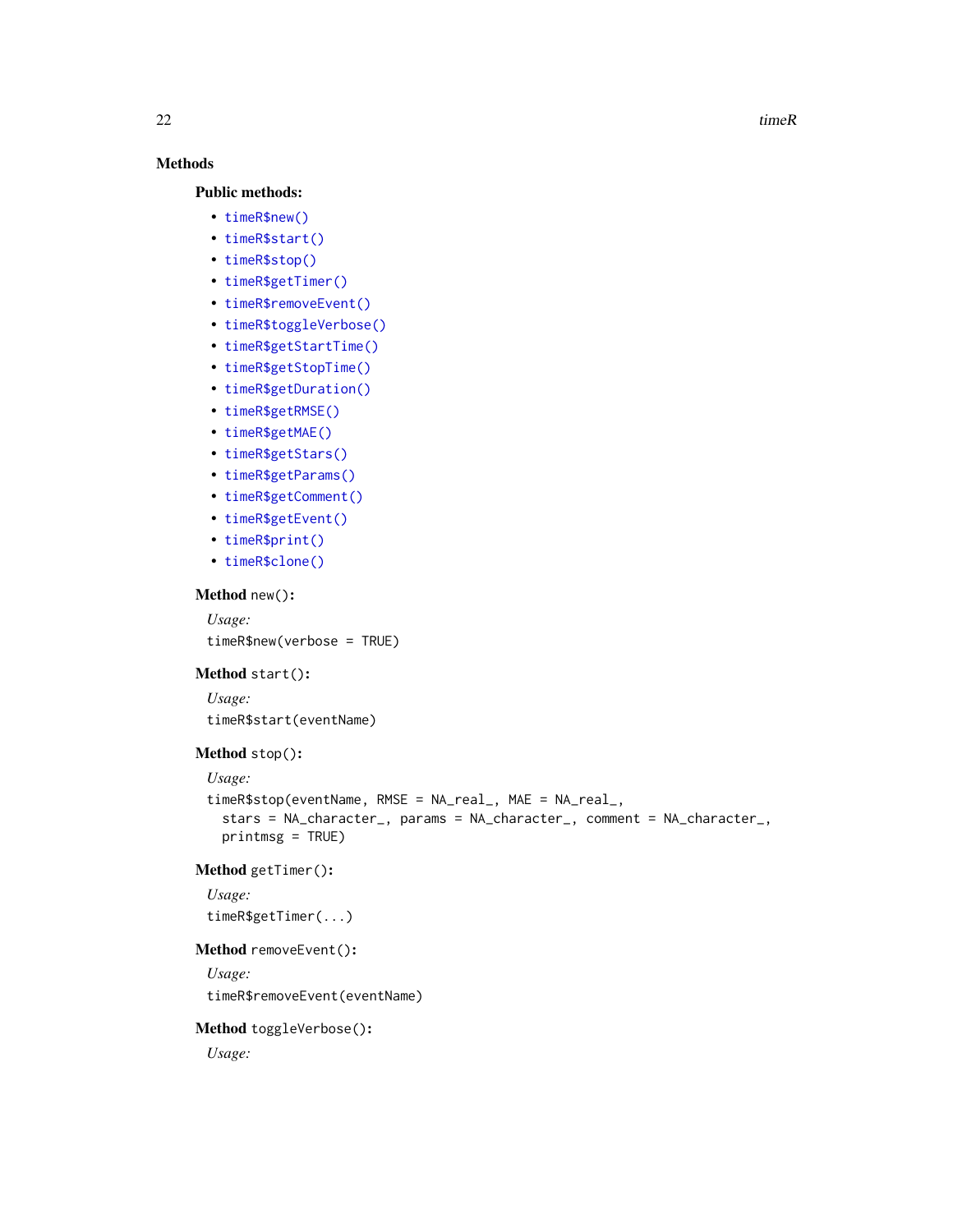#### $timeR$  23

<span id="page-22-10"></span><span id="page-22-9"></span><span id="page-22-8"></span><span id="page-22-7"></span><span id="page-22-6"></span><span id="page-22-5"></span><span id="page-22-4"></span><span id="page-22-3"></span><span id="page-22-2"></span><span id="page-22-1"></span><span id="page-22-0"></span>timeR\$toggleVerbose(...) Method getStartTime(): *Usage:* timeR\$getStartTime(eventName) Method getStopTime(): *Usage:* timeR\$getStopTime(eventName) Method getDuration(): *Usage:* timeR\$getDuration(eventName) Method getRMSE(): *Usage:* timeR\$getRMSE(eventName) Method getMAE(): *Usage:* timeR\$getMAE(eventName) Method getStars(): *Usage:* timeR\$getStars(eventName) Method getParams(): *Usage:* timeR\$getParams(eventName) Method getComment(): *Usage:* timeR\$getComment(eventName) Method getEvent(): *Usage:* timeR\$getEvent(eventName) Method print(): *Usage:* timeR\$print(...) Method clone(): The objects of this class are cloneable with this method. *Usage:* timeR\$clone(deep = FALSE) *Arguments:* deep Whether to make a deep clone.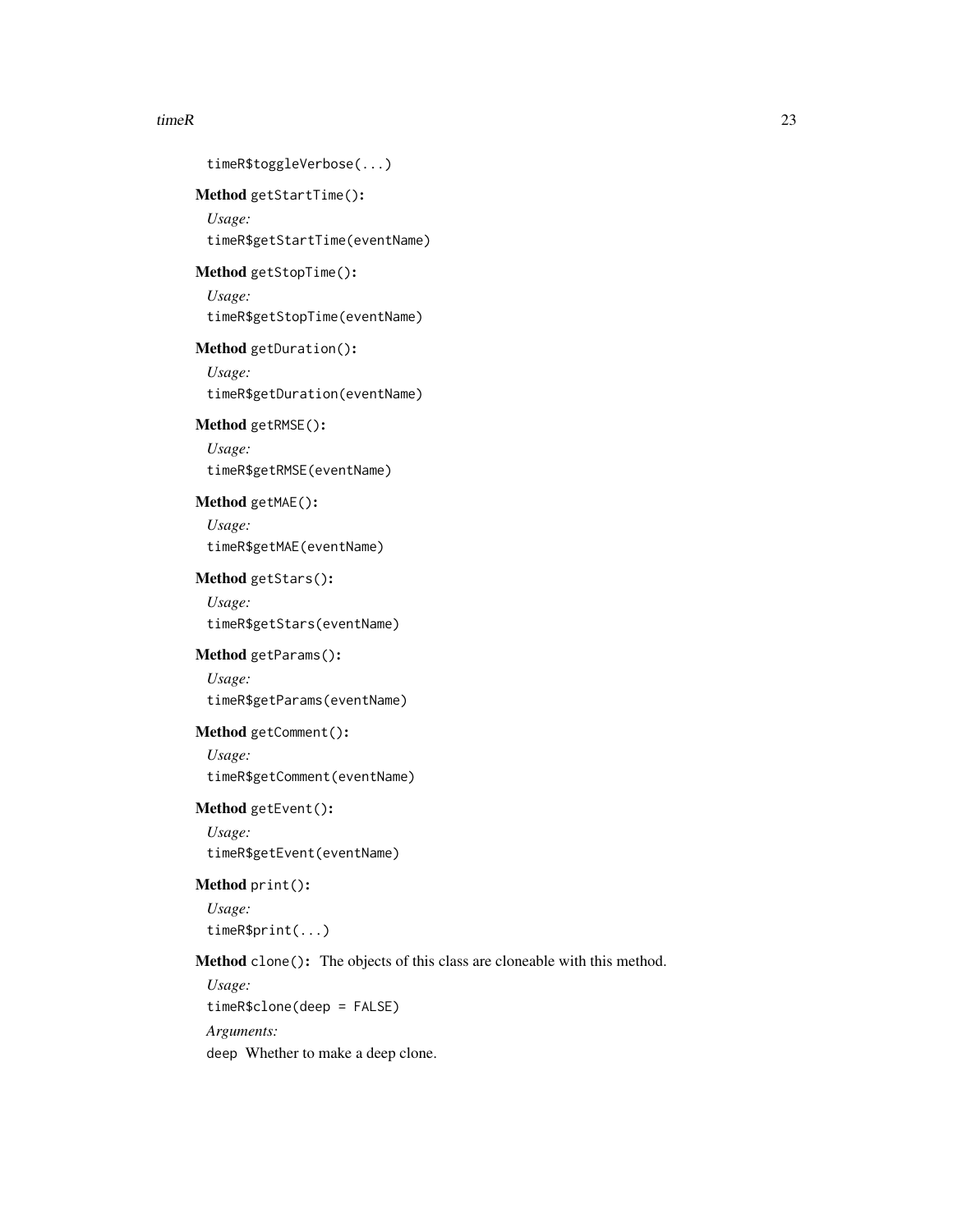# <span id="page-23-0"></span>Examples

```
timer <- createTimer()
timer$start("event1")
## put some codes in between, for instance
Sys.sleep(1)
timer$stop("event1", RMSE = 1, MAE = 1.3, stars = "*",
           params = "maxiter=100, 1r=0.01", comment = "OK for 1",
           printmsg = TRUE)
timer$start("event2")
## put some codes in between, for instance
Sys.sleep(2)
timer$stop("event2", RMSE = 2, MAE = 2.6, stars = "**",
           params = "maxiter=1000, lr=0.001", comment = "OK for 2",
           printmsg = FALSE)
table1 <- getTimer(timer)
timer$toggleVerbose() # set verbose to FALSE as default is TRUE
table1 # print all records in a data frame
## get attributes for selected events
timer$getStartTime("event1")
timer$getStopTime("event1")
timer$getDuration("event1")
timer$getComment("event1")
timer$getEvent("event1")
```
timestart *Collect the difftime between two events*

#### <span id="page-23-1"></span>**Description**

timestart starts the timer and saved the value in an object named time0 stored in .GlobalEnv.

timediff stops the timer, remove the time0 objet from .GlobalEnv and prints the duration in seconds between the two events.

timestart and timediff are fully independant from the R6 class timeR and the objects createTimer or getTimer. They use [proc.time](#page-0-0) instead.

#### Usage

timestart()

timediff()

#### Value

A single numeric value that represents a duration in seconds.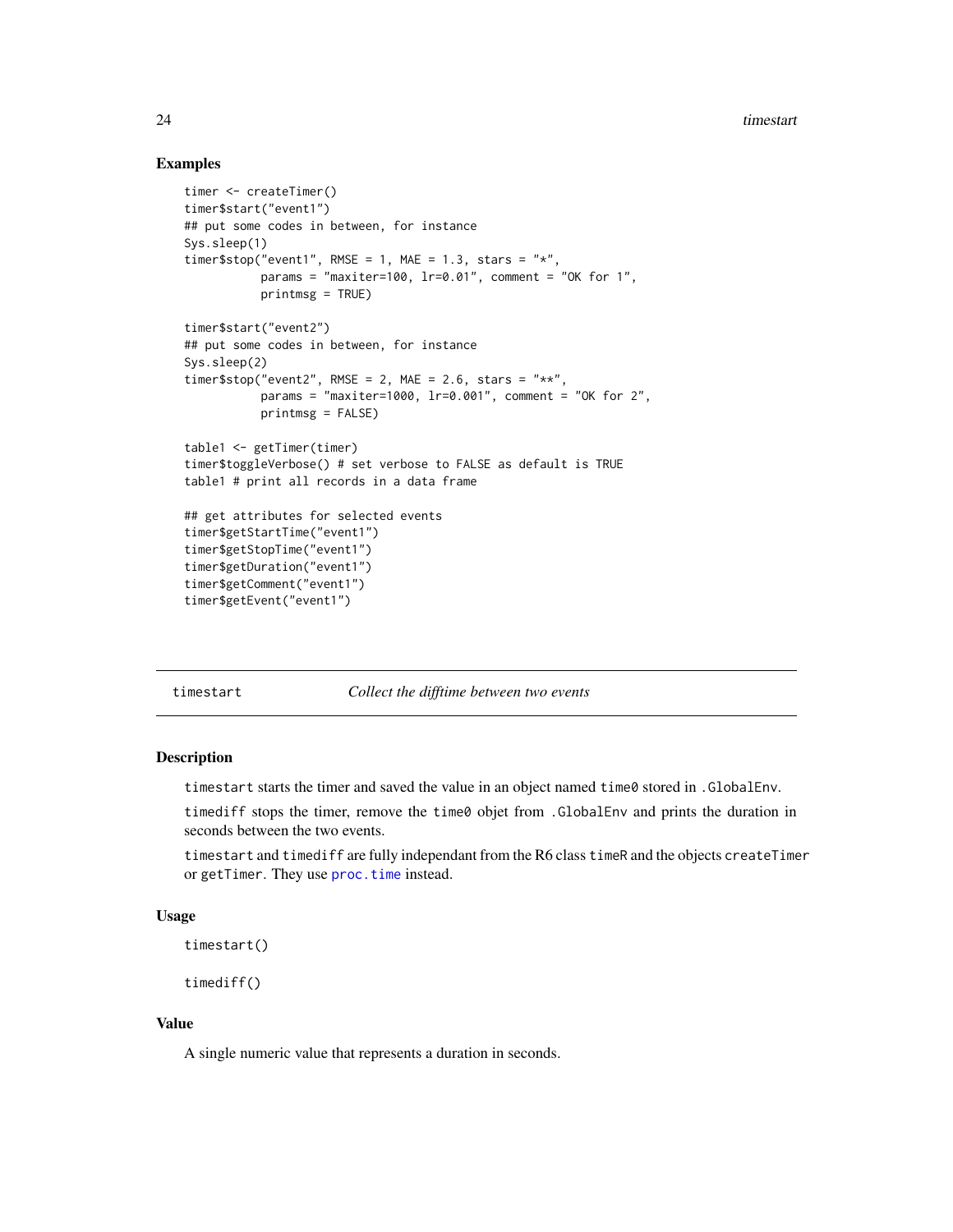#### <span id="page-24-0"></span>uDmod1 25

# Examples

```
timestart()
Sys.sleep(2)
timediff()
```
uDmod1 *Dataset uDmod1*

# Description

An univariate dataset  $(x, y)$  of class data.frame and dim 51 x 2 to be fitted by a neural network with 6 hidden neurons (19 parameters). The parameters are highly correlated and singular Jacobian matrices often appear. A difficult dataset.

#### Examples

ht(uDmod1) plot(uDmod1)

uDmod2 *Dataset uDmod2*

# Description

An univariate dataset  $(x, y)$  of class data.frame and dim 51 x 2 to be fitted by a neural network with 5 hidden neurons (16 parameters).

# Examples

ht(uDmod2) plot(uDmod2)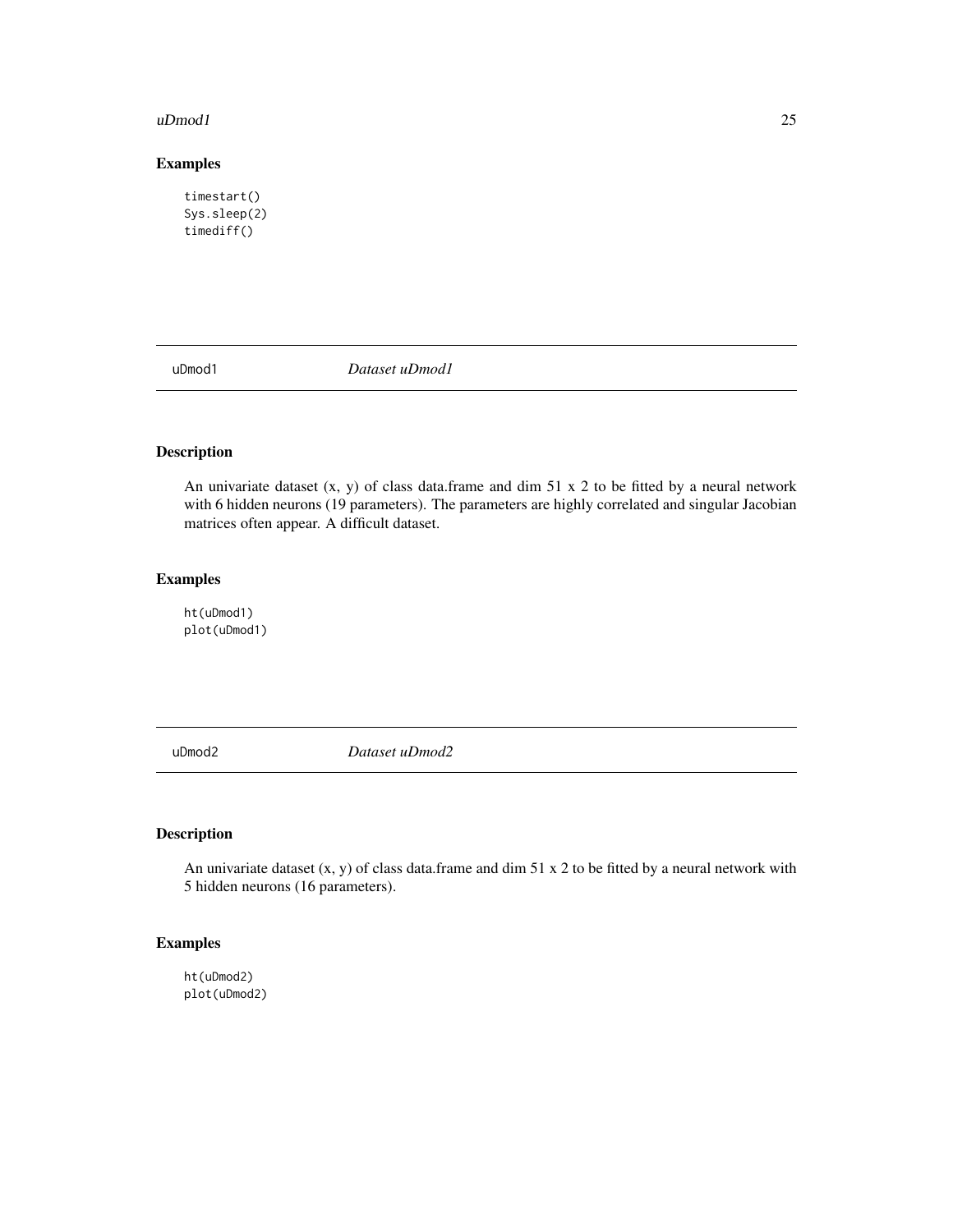<span id="page-25-0"></span>

An univariate dataset  $(x, y)$  of class data.frame and dim 51 x 2 to be fitted by a neural network with 3 hidden neurons (10 parameters). This dataset was used to teach neural networks at ESPCI from 1991 to 2013. It usually appeared in the very first slides. This is a combination of 3 pure tanh() functions without noise. The Jacobian matrix is singular at the target parameter values and many algorithms could fail.

# References

Dreyfus, G., ESPCI <https://www.neurones.espci.fr>

#### Examples

ht(uDreyfus1) plot(uDreyfus1)

uDreyfus2 *Dataset uDreyfus2*

# Description

An univariate dataset  $(x, y)$  of class data.frame and dim 51 x 2 to be fitted by a neural network with 3 hidden neurons (10 parameters). This dataset was used to teach neural networks at ESPCI from 1991 to 2013. It usually appeared in the very first slides. This is a combination of 3 pure tanh() functions with a small noise. Due to the noise, the Jacobian matrix is not singular at the target parameter values. All algorithms should find the target parameter values.

#### References

Dreyfus, G., ESPCI <https://www.neurones.espci.fr>

# Examples

ht(uDreyfus2) plot(uDreyfus2)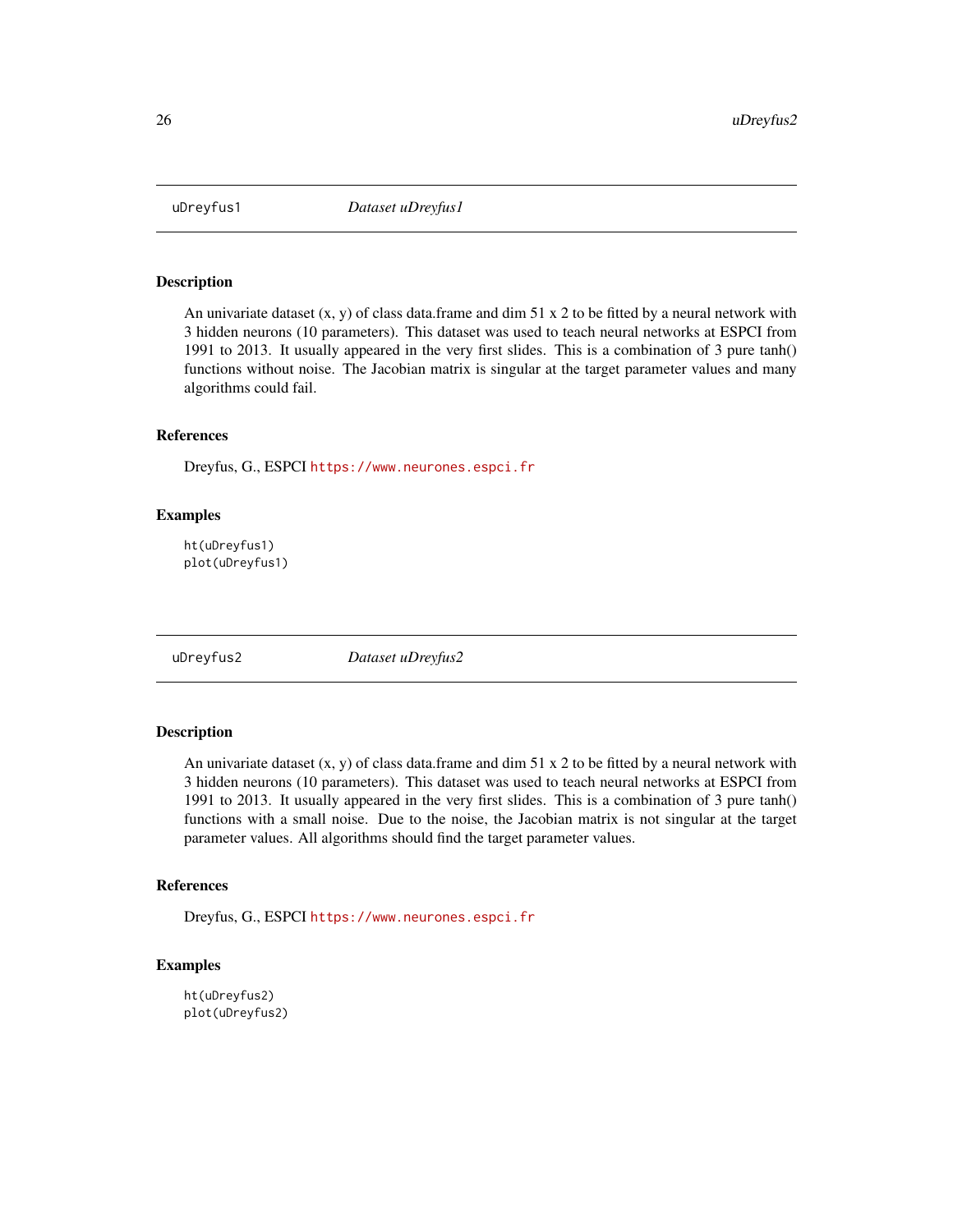<span id="page-26-0"></span>

An univariate dataset  $(x, y)$  of class data.frame and dim 250 x 2 to be fitted by a neural network with 5 hidden neurons (16 parameters).

# References

Rust, B., NIST (1996) <https://www.inmodelia.com/gsoc2020-redirection.html> with redirection to the (slow) NIST page.

#### Examples

ht(uGauss1) plot(uGauss1)

uGauss2 *Dataset uGauss2*

# Description

An univariate dataset  $(x, y)$  of class data.frame and dim 250 x 2 to be fitted by a neural network with 4 hidden neurons (13 parameters).

# References

Rust, B., NIST (1996) <https://www.inmodelia.com/gsoc2020-redirection.html> with redirection to the (slow) NIST page.

# Examples

ht(uGauss2) plot(uGauss2)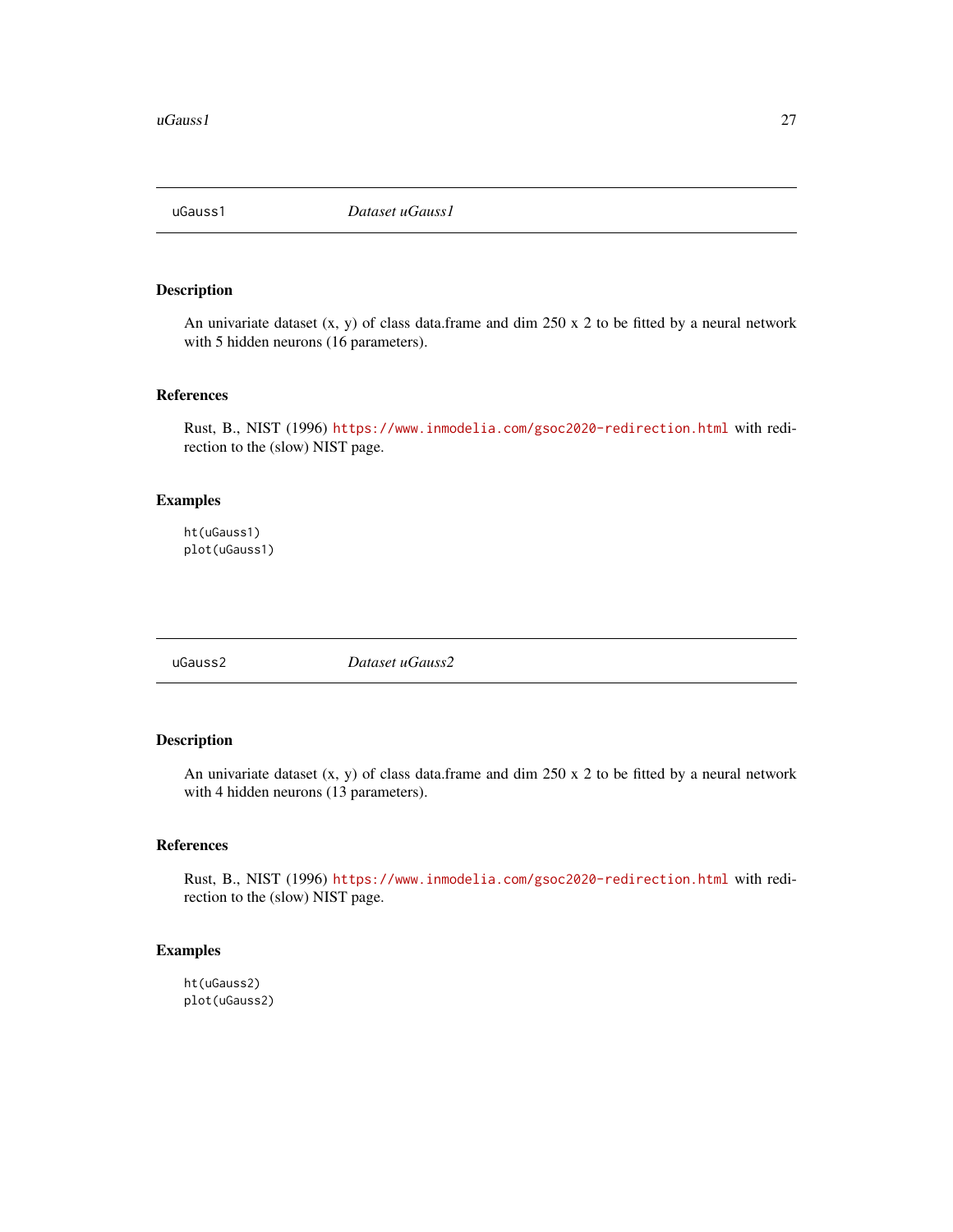<span id="page-27-0"></span>

An univariate dataset  $(x, y)$  of class data.frame and dim 250 x 2 to be fitted by a neural network with 4 hidden neurons (13 parameters).

#### References

Rust, B., NIST (1996) <https://www.inmodelia.com/gsoc2020-redirection.html> with redirection to the (slow) NIST page.

# Examples

ht(uGauss3) plot(uGauss3)

uNeuroOne *Dataset uNeuroOne*

#### Description

An univariate dataset  $(x, y)$  of class data.frame and dim 51 x 2 to be fitted by a neural network with 2 hidden neurons (7 parameters). This dataset was used to teach neural networks at ESPCI from 1991 to 2013 and is available in the software Neuro One.

#### References

Dreyfus, G., ESPCI <https://www.neurones.espci.fr> Neuro One <https://www.inmodelia.com/software.html>

#### Examples

ht(uNeuroOne) plot(uNeuroOne)